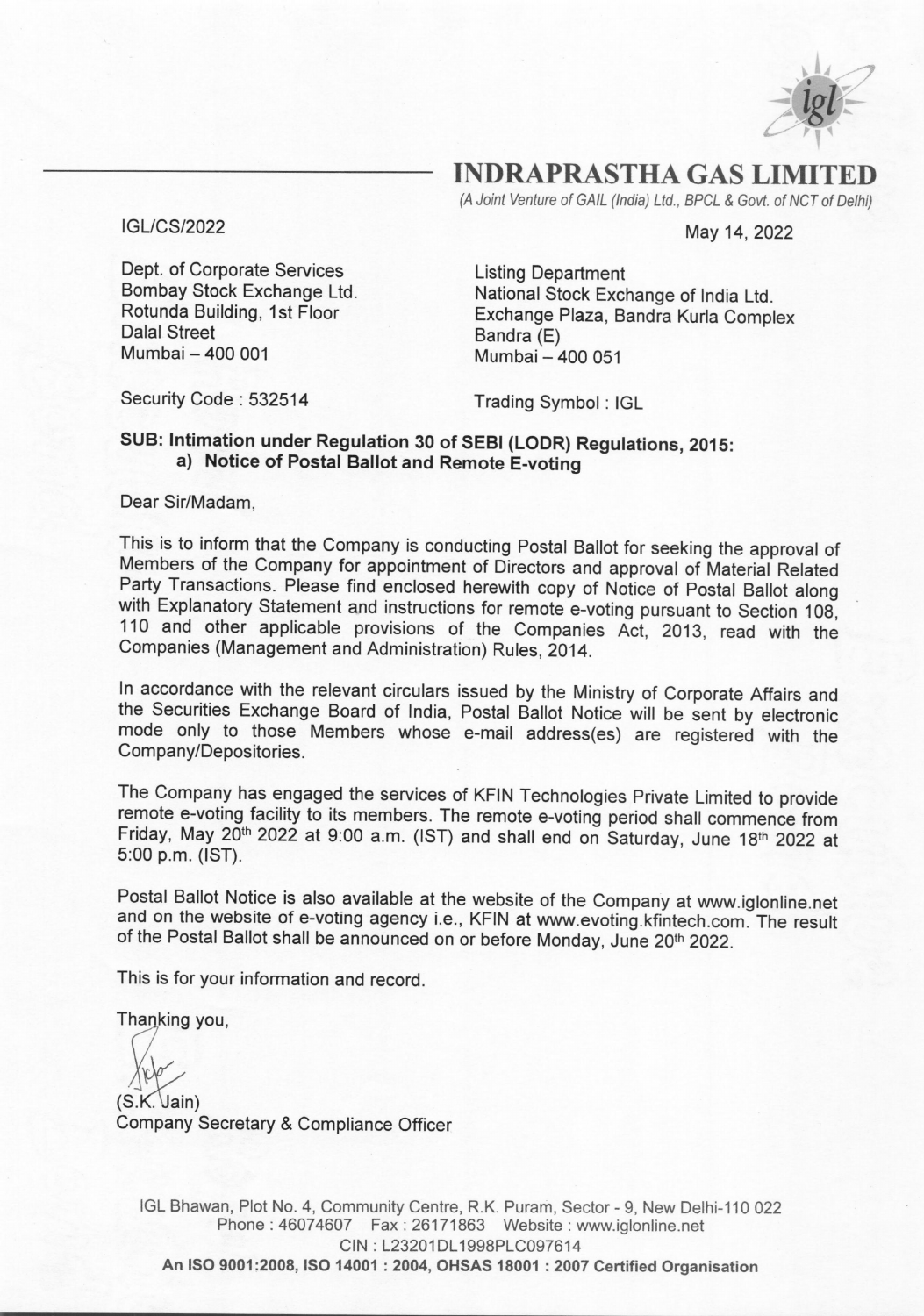

# INDRAPRASTHA GAS LIMITED

Regd. Office: IGL Bhawan, Plot No.4, Community Centre, Sector-9, R. K. Puram, New Delhi-110022 CIN: L23201DL1998PLC097614, Email: investors@igl.co.in, Tel No.: 011-46074607, Fax No.: 011- 26171863 Website: http://www.iglonline.net

## POSTAL BALLOT NOTICE

Notice is hereby given that pursuant to the provisions of Section 108, 110 and other applicable provisions, if any, of the Companies Act, 2013 (Act) read with Rules 20 and 22 of the Companies (Management and Administration) Rules, 2014 (including any amendment(s), statutory modification(s) and/or re-enactment thereof for the time being in force) (Rules), Regulation 44 of the Securities and Exchange Board of India (Listing Obligations and Disclosure Requirements) Regulations, 2015 (Listing Regulations), various circulars from Ministry of Corporate Affairs (MCA Circulars) and such other applicable laws and regulations, the Ordinary Resolutions as set out in this notice are proposed for approval of the members of the Company through Postal Ballot by electronic voting (e-voting). Detailed explanatory statement setting out the material facts concerning resolutions and instructions for e-voting is annexed to the postal ballot notice.

### SPECIAL BUSINESS

### 1. Appointment of Shri Sanjay Kumar as a Director of the Company

To consider, and if thought fit, to pass the following resolution as an Ordinary Resolution:

"RESOLVED THAT Shri Sanjay Kumar (DIN: 08346704), who was appointed as an Additional Director by the Board of Directors and who holds office upto the date of ensuing Annual General Meeting and in respect of whom, the Company has received a notice in writing from a member pursuant to the provisions of Section 160 of the Companies Act, 2013, be and is hereby, appointed as a Director of the Company."

### 2. Appointment of Shri Sanjay Kumar as Managing Director of the Company

To consider, and if thought fit, to pass the following resolution as an Ordinary Resolution:

RESOLVED THAT pursuant to the provisions of Sections 196, 197 and 203 read with Schedule V and all other applicable provisions, if any, of the Companies Act, 2013 and the Rules made thereunder and Article 121 (A) (iii) of the Articles of Association of the Company, approval be and is hereby accorded, to the appointment of Shri Sanjay Kumar (DIN: 08346704) as Managing Director of the Company on whole-time basis with effect from March 25, 2022 to March 24, 2025 on the terms and conditions including remuneration forwarded by GAIL (India) Limited vide its office order no. GAIL\CO\TRF\03\22 dated March 17, 2022 and letter no. 22/02/53/2217/2022 dated March 28, 2022, with the liberty to the Board of Directors to alter and vary the terms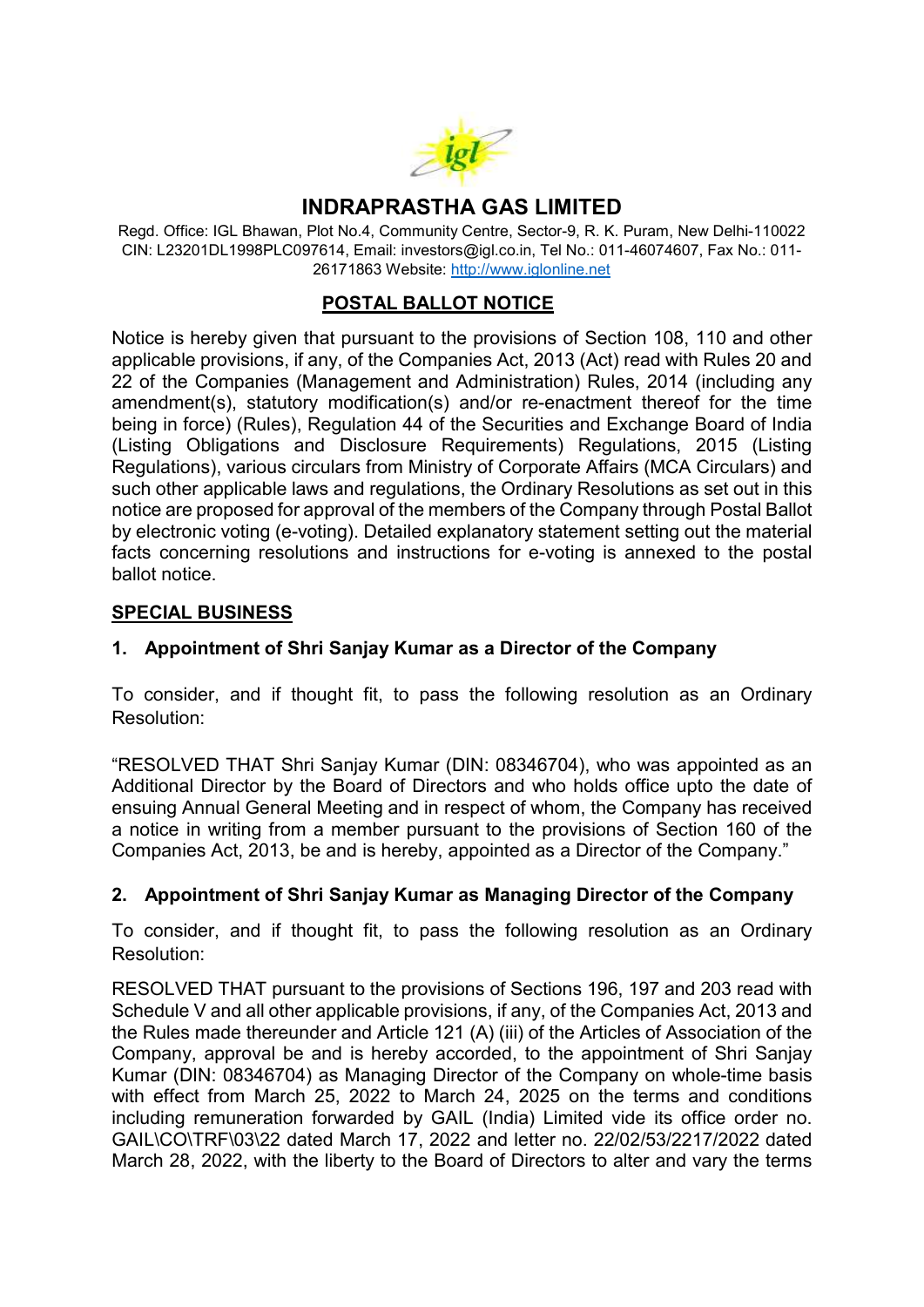and conditions, as the Board of Directors may consider necessary and as may be agreed to by Shri Sanjay Kumar/GAIL.

FURTHER RESOLVED THAT the Company shall provide facilities to Shri Sanjay Kumar, approved by Board, for his smooth functioning as Managing Director and reimburse such expenses as are incurred by Shri Sanjay Kumar in carrying out the responsibilities of Managing Director.

## 3. Appointment of Shri Pawan Kumar as a Director of the Company

To consider, and if thought fit, to pass the following resolution as an Ordinary Resolution:

RESOLVED THAT Shri Pawan Kumar (DIN: 09419599), who was appointed as an Additional Director by the Board of Directors and who holds office upto the date of ensuing Annual General Meeting and in respect of whom, the Company has received a notice in writing from a member pursuant to the provisions of Section 160 of the Companies Act, 2013, be and is hereby, appointed as a Director of the Company.

# 4. Appointment of Shri Pawan Kumar as Director (Commercial) of the Company

To consider, and if thought fit, to pass the following resolution as an Ordinary Resolution:

RESOLVED THAT pursuant to the provisions of Sections 196 and 197 read with Schedule V and all other applicable provisions, if any, of the Companies Act, 2013 and the Rules made thereunder and Article 121 (A) (iii) of the Articles of Association of the Company, approval be and is hereby accorded, to the appointment of Shri Pawan Kumar (DIN: 09419599) as Director (Commercial) of the Company on whole-time basis with effect from December 1, 2021 to November 30, 2024 on the terms and conditions of appointment including remuneration forwarded by Bharat Petroleum Corporation Limited vide its letter no. HRD.C&B.1.CON.DEP.IGL dated December 08, 2021, with the liberty to the Board of Directors to alter and vary the terms and conditions, as the Board of Directors may consider necessary and as may be agreed to by Shri Pawan Kumar/BPCL.

RESOLVED FURTHER THAT the Company shall provide facilities to Shri Pawan Kumar, approved by Board for his smooth functioning as Director (Commercial) and reimburse such expenses as are incurred by Shri Pawan Kumar in carrying out the responsibilities of Director (Commercial).

### 5. Material Related Party Transactions with GAIL (India) Limited

To consider, and if thought fit, to pass the following resolution as an Ordinary Resolution:

"RESOLVED THAT pursuant to the provisions of Regulation 23 of the SEBI (Listing Obligations and Disclosure Requirements) Regulations, 2015 read with the applicable provisions of the Companies Act, 2013 and Rules made thereunder (including any statutory modification(s) or re-enactment thereof, for the time being in force) and the Related Party Transactions Policy of the Company, approval of the Shareholders of the Company be and is hereby accorded for Material Related Party Transactions and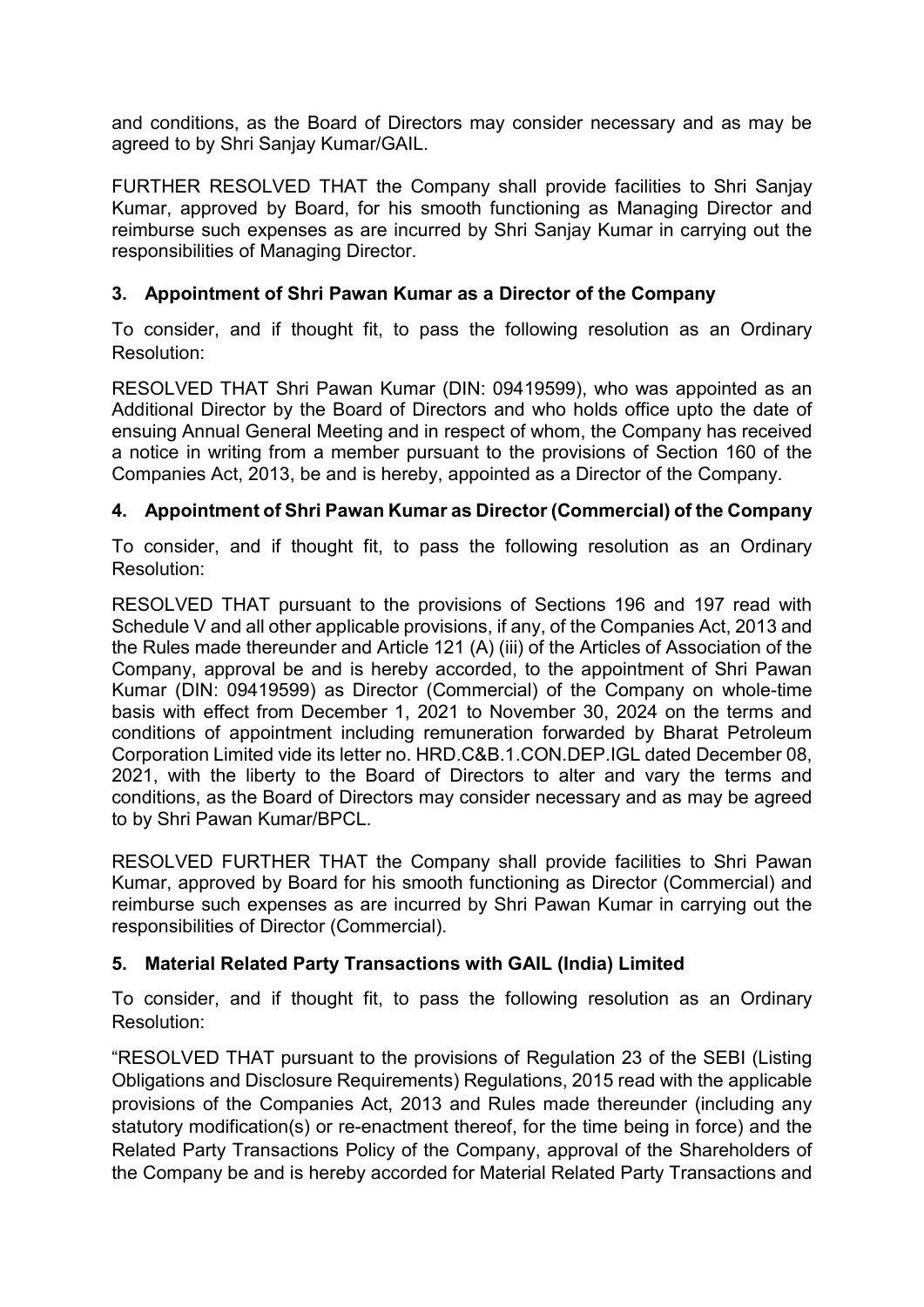subsequent material modifications, if any, with GAIL (India) Limited, for the Financial Year 2022-23 for a value of Rs. 9,505 Crores in the ordinary course of business and at arm's length basis and that the Board of Directors of the Company or any other person(s) authorized by the Board, be and is hereby authorized to perform and execute all such deeds, matters and things including delegation of such authority as may be deemed necessary or expedient to give effect to this Resolution and for the matters connected therewith or incidental thereto."

### 6. Material Related Party Transactions with Bharat Petroleum Corporation Limited

To consider, and if thought fit, to pass the following resolution as an Ordinary Resolution:

"RESOLVED THAT pursuant to the provisions of Regulation 23 of the SEBI (Listing Obligations and Disclosure Requirements) Regulations, 2015 read with the applicable provisions of the Companies Act, 2013 and Rules made thereunder (including any statutory modification(s) or re-enactment thereof, for the time being in force) and the Related Party Transactions Policy of the Company, approval of the Shareholders of the Company be and is hereby accorded for Material Related Party Transactions and subsequent material modifications, if any, with Bharat Petroleum Corporation Limited, for the Financial Year 2022-23 for a value of Rs. 1,500 Crores in the ordinary course of business and at arm's length basis and that the Board of Directors of the Company or any other person(s) authorized by the Board, be and is hereby authorized to perform and execute all such deeds, matters and things including delegation of such authority as may be deemed necessary or expedient to give effect to this Resolution and for the matters connected therewith or incidental thereto."

By Order of the Board

Sd/-

Place: New Delhi (S.K. Jain) Date: May 14, 2022 **Company Secretary**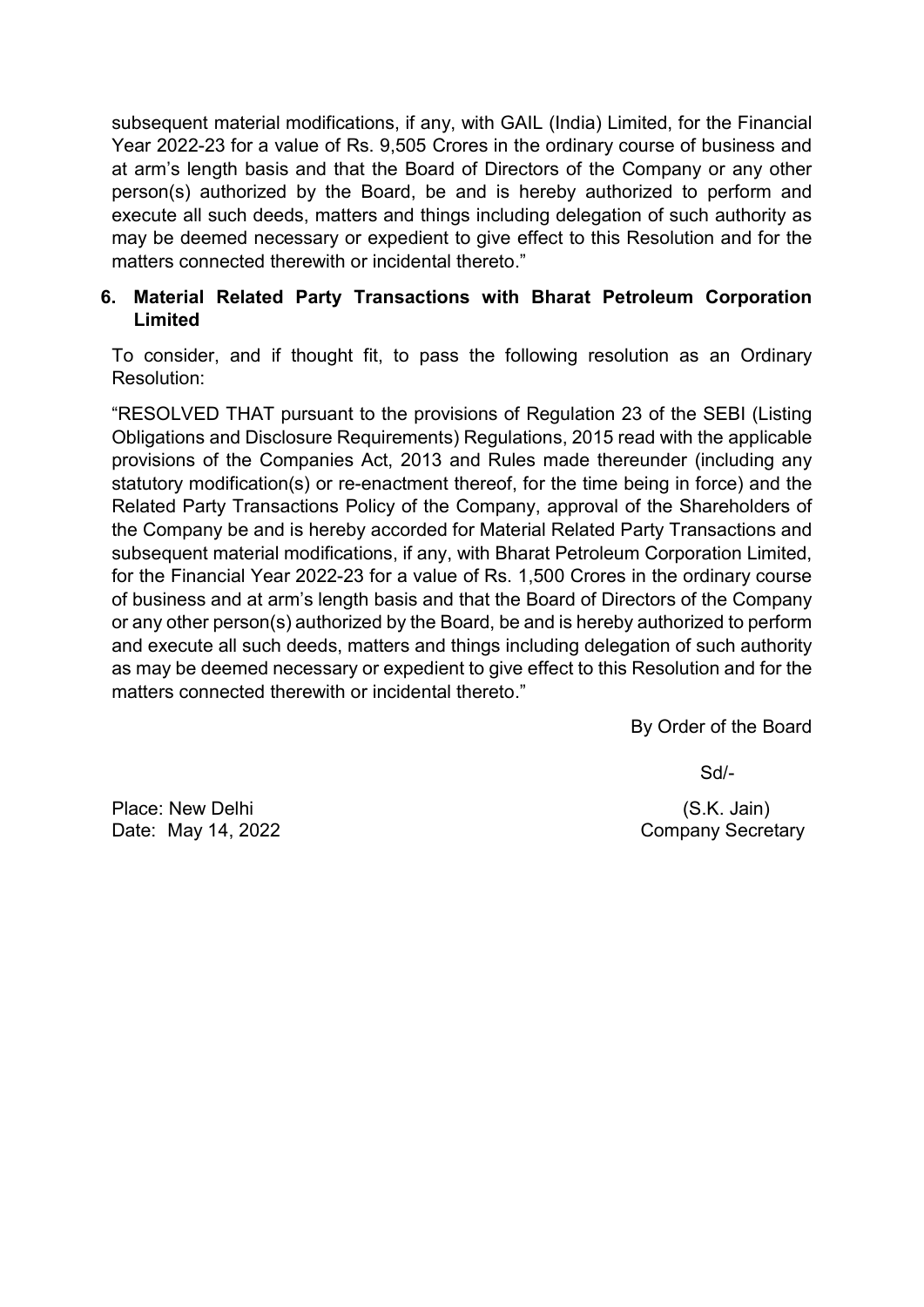#### **NOTES**

#### A. GENERAL INFORMATION

- 1. The MCA Circulars have prescribed the process for convening of extraordinary general meetings and passing of Resolutions through Postal Ballot. The MCA Circulars also provide that the communication of assent/dissent of the members in the Postal Ballot will take place only through e-voting. The requirements provided under Rule 20 of the Rules relating to e-voting shall be applicable mutatis mutandis for passing of Resolutions through Postal Ballot by voting through electronic means ("remote evoting").
- 2. Explanatory Statement pursuant to the provisions of Section 102 of the Companies Act, 2013 in respect of Special Business to be passed through Postal Ballot/E-voting is annexed hereto for your consideration.
- 3. The Postal Ballot Notice is being sent to all the Members, whose names appear in the Register of Members/List of Beneficial Owners, as on the close of working hours on Friday, May 13, 2022 ("Cut Off Date"), as received from the National Securities Depository Limited ("NSDL") and Central Depository Services (India) Limited ("CDSL"). Postal Ballot Notice shall also be placed on the website of the Company http://www.iglonline.net.
- 4. In accordance with MCA and SEBI Circulars, the company is sending the notice of Postal Ballot to Members in electronic form only. Physical copies of the Notice along with Postal Ballot form and pre-paid business reply envelop are not be being sent to members for this Postal Ballot. As per the MCA Circulars, Postal Ballot notice will be available on the website of the Company i.e. www.iglonline.net. This notice can also be accessed from the websites of the Stock exchanges i.e. BSE Limited and National Stock exchange of India Limited at www.bseindia.com and www.nseindia.com respectively and will also be available on the website of Kfin Technologies Ltd. i.e. www.evoting.kfintech.com
- 5. Members whose names appear on the Register of Members/List of Beneficial Owners as on the Cut-off Date i.e. Friday, May 13, 2022 will be considered for the purpose of voting. A person who is not a Member as on the relevant date should treat this notice for information purposes only.
- 6. Voting rights in the postal ballot/e-voting cannot be exercised by a proxy. However, corporate and institutional members shall be entitled to vote through their authorised representatives. Corporate and institutional members are requested to provide a proof of authorisation (board resolution/authority letter/power of attorney etc.) in favour of their authorised representatives to the scrutiniser.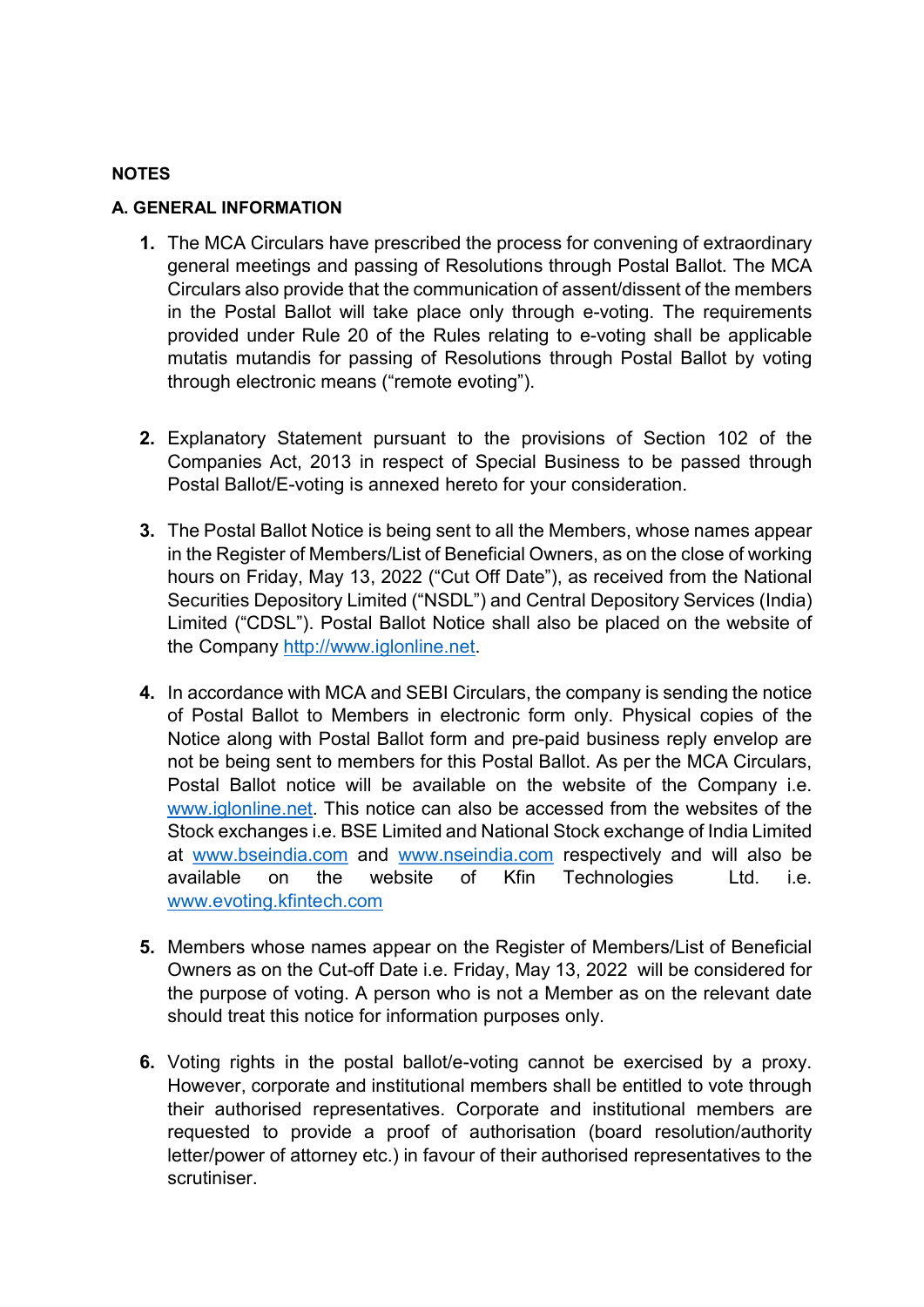- 7. The postal ballot voting period (remote e-voting) commences on Friday, May 20, 2022 (09:00 hours IST) and ends on Saturday, June 18, 2022 (17:30 hours IST) and the voting module shall be disabled thereafter.
- 8. The Board of Directors (Board) has appointed Mr. P.P. Agarwal of M/s. P.P. Agarwal & Co., Company Secretaries, New Delhi (Firm Reg. No.: 10566) as the Scrutinizer for conducting the postal ballot / e-voting process in a fair and transparent manner.
- 9. The Scrutinizer will submit his report to Chairman or in his absence to the Managing Director/Director (Commercial) of the Company, after completion of scrutiny of Postal Ballot (including e-voting). The results of the Postal Ballot will be announced on Monday, June 20, 2022 at the registered office of the Company on or before 5:00 PM, and will be displayed at the registered office of the Company and communicated to the Stock Exchanges i.e. BSE Limited (the ''BSE'') and National Stock Exchange of India Limited (the "NSE") where the equity shares of the Company are listed. The results of the Postal Ballot will also be displayed on the Company's website i.e. http://www.iglonline.net and on the website of the e-voting agency i.e. M/s. Kfin Technologies Limited i.e. https://evoting.kfintech.com/
- 10. Resolutions passed by Members with requisite majority, through postal ballot shall be deemed to have been passed on the last date of remote e-voting at a General Meeting of Members convened on that behalf.
- 11. In compliance with Sections 108 and 110 of the Act and the rules made there under, the MCA Circulars and Regulation 44 of the Listing Regulations, the Company has provided the facility to the members to exercise their votes electronically and vote on the Resolutions through the e-voting service facility arranged by M/s. Kfin Technologies Limited. The instructions for e-voting are provided as part of this Postal Ballot Notice.
- 12. Relevant documents, if any, referred to in this Notice and the Explanatory Statement pursuant to Section 102 of the Act, will be available for inspection via electronic mode from the date of circulation of this Notice upto the last date of remote e-voting. Members seeking to inspect such documents can send an email to investors@igl.co.in.
- 13. The Address for correspondence shall be as follows:
	- (a) Registered office of the Company: Company Secretary, Indraprastha Gas Limited, IGL Bhawan, Plot No.4, Community Centre Sector-9, R. K. Puram,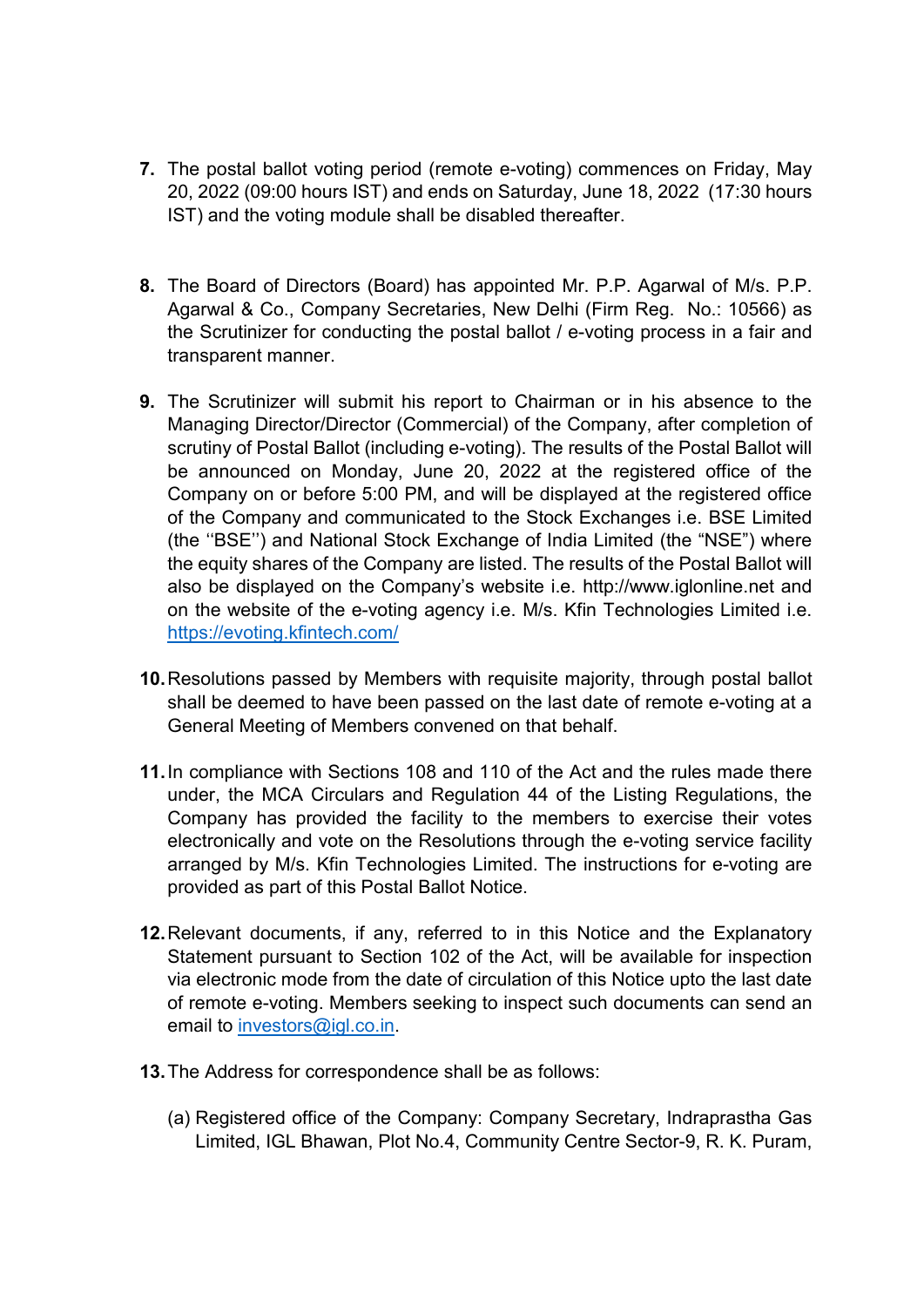New Delhi, 110022, Email: investors@igl.co.in, Tel No.: 011-46074607, Fax No.: 011-26171863

(b) Registrar & Transfer Agents: Kfin Technologies Limited, Selenium Building, Tower-B, Plot No 31 & 32, Gachibowli, Financial District, Nanakramguda, Serilingampally, Hyderabad, Rangareddy, Telangana,– 500032; Email: Ravuri.vijay@kfintech.com/einward.ris@kfintech.com; Tel No.: 1800-309- 4001.

## B. PROCEDURE FOR REMOTE E-VOTING

- 1. In pursuant to SEBI circular no. SEBI/HO/CFD/CMD/CIR/P/2020/242 dated December 9, 2020 on "e-voting facility provided by Listed Companies", e-voting process has been enabled to all the individual demat account holders, by way of a single login credential, through their demat accounts / websites of Depositories / Depository Participants (DPs) in order to increase the efficiency of the voting process.
- 2. Individual demat account holders would be able to cast their vote without having to register again with the Voting service provider thereby not only facilitating seamless authentication but also ease and convenience of participating in evoting process. Shareholders are advised to update their mobile number and e-mail ID with their DPs to access e-voting facility.
- 3. Any person holding shares in physical form and non-individual shareholders, who acquires shares of the Company and becomes a Member of the Company after sending of the Notice and holding shares as of the cut-off date, may obtain the login ID and password by sending a request at evoting  $@$ Kfintech.com. However, if he / she is already registered with KFintech for remote e-voting then he /she can use his / her existing User ID and password for casting the vote.
- 4. In case of individual shareholders holding securities in demat mode and who acquires shares of the Company and becomes a Member of the Company after sending of the Notice and holding shares as of the cut-off date may follow steps mentioned below under "Login method for remote e-voting for Individual shareholders holding securities in demat mode."
- 5. The details of the process and manner for remote e-voting and are explained herein below:

Step 1: Access to Depositories e-voting system in case of individual shareholders holding shares in demat mode.

Step 2: Access to KFintech e-voting system in case of shareholders holding shares in physical and non-individual shareholders in demat mode.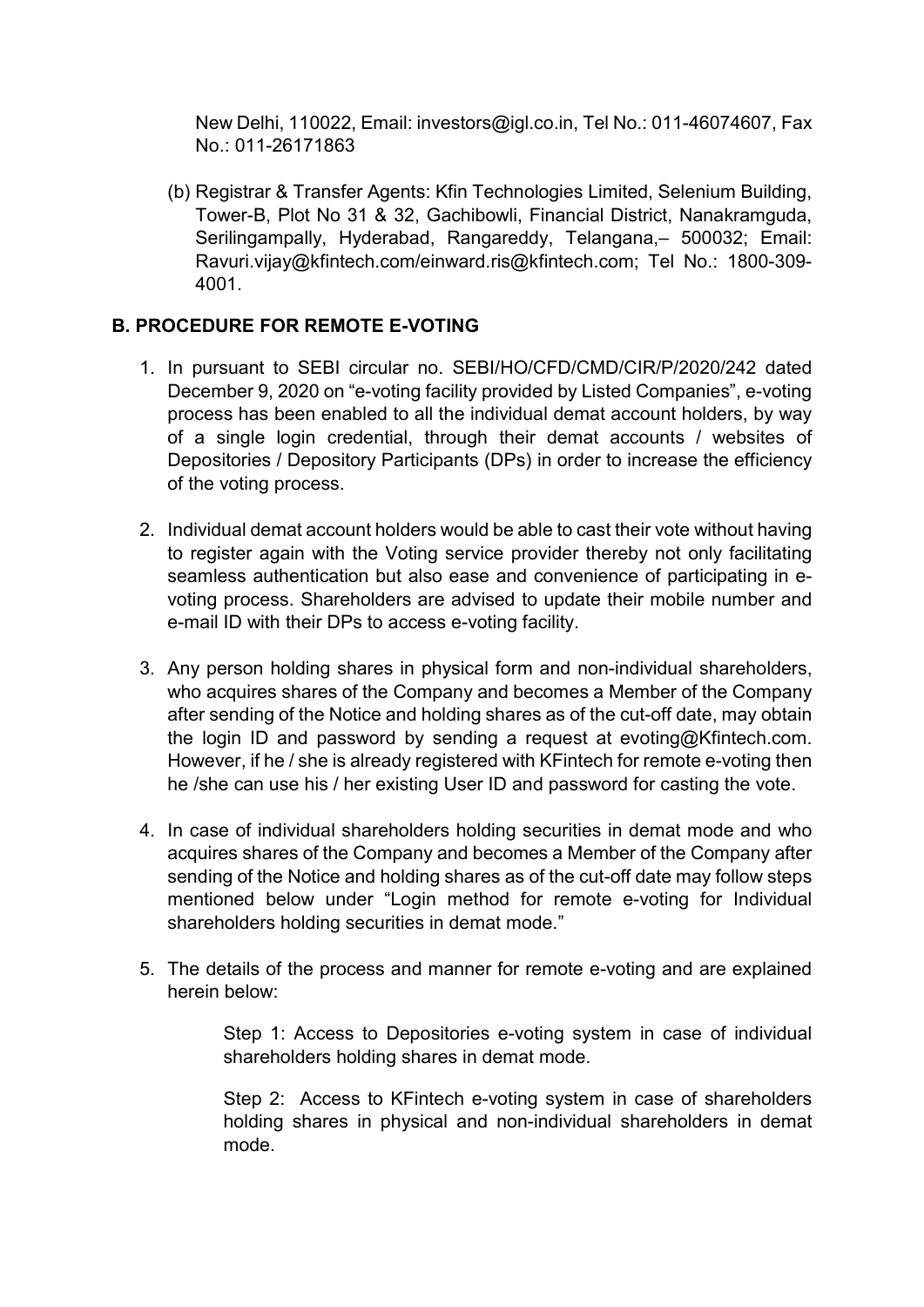# Details on Step 1 are mentioned below:

I) Login method for remote e-voting for Individual shareholders holding securities in demat mode.

| of<br><b>Type</b><br>shareholders                                                               | <b>Login Method</b>                                                                                                                                                                                                                                                                                                                                                                                                                                                                                                                                                                                                                                     |  |  |
|-------------------------------------------------------------------------------------------------|---------------------------------------------------------------------------------------------------------------------------------------------------------------------------------------------------------------------------------------------------------------------------------------------------------------------------------------------------------------------------------------------------------------------------------------------------------------------------------------------------------------------------------------------------------------------------------------------------------------------------------------------------------|--|--|
| <b>Individual</b><br><b>Shareholders</b><br>holding<br>securities in<br>demat mode<br>with NSDL | 1. User already registered for IDeAS facility:<br>(i) Visit URL: https://eservices.nsdl.com<br>(ii) Click on the "Beneficial Owner" icon under "Login" under 'IDeAS'<br>section.<br>(iii) On the new page, enter User ID and Password. Post successful<br>authentication, click on "Access to e-voting".<br>(iv) Click on Company name or e-voting service provider and you will be<br>re-directed to e-voting service provider website for casting the vote<br>during the remote e-voting period.                                                                                                                                                      |  |  |
|                                                                                                 | 2. User not registered for IDeAS e-Services                                                                                                                                                                                                                                                                                                                                                                                                                                                                                                                                                                                                             |  |  |
|                                                                                                 | (i) To register click on link : https://eservices.nsdl.com<br>(ii) Select "Register Online for IDeAS" or click at<br>https://eservices.nsdl.com/SecureWeb/IdeasDirectReg.jsp<br>(iii) Proceed with completing the required fields.<br>(iv) Follow steps given in points 1.                                                                                                                                                                                                                                                                                                                                                                              |  |  |
|                                                                                                 | 3. Alternatively by directly accessing the e-voting website of NSDL                                                                                                                                                                                                                                                                                                                                                                                                                                                                                                                                                                                     |  |  |
|                                                                                                 | (i) Open URL: https://www.evoting.nsdl.com/<br>(ii) Click on the icon "Login" which is available under<br>'Shareholder/Member' section.<br>(iii) A new screen will open. You will have to enter your User ID (i.e.<br>your sixteen digit demat account number held with NSDL),<br>Password / OTP and a verification code as shown on the screen.<br>(iv) Post successful authentication, you will requested to select the<br>name of the company and the e-voting service provider name, i.e.<br>KFintech.<br>(v) On successful selection, you will be redirected to KFintech e-voting<br>page for casting your vote during the remote e-voting period. |  |  |
| <b>Individual</b><br><b>Shareholders</b>                                                        | 1. Existing user who have opted for Easi / Easiest                                                                                                                                                                                                                                                                                                                                                                                                                                                                                                                                                                                                      |  |  |
| holding<br>securities in<br>demat mode<br>with CDSL                                             | (i) Visit URL: https://web.cdslindia.com/myeasi/home/login or<br>URL: www.cdslindia.com<br>(ii) Click on new system Myeasi<br>(iii) Login with your registered user id and password.<br>(iv) The user will see the e-voting Menu. The Menu will have links of<br>ESP i.e. KFintech e-voting portal.<br>(v) Click on e-voting service provider name to cast your vote.                                                                                                                                                                                                                                                                                   |  |  |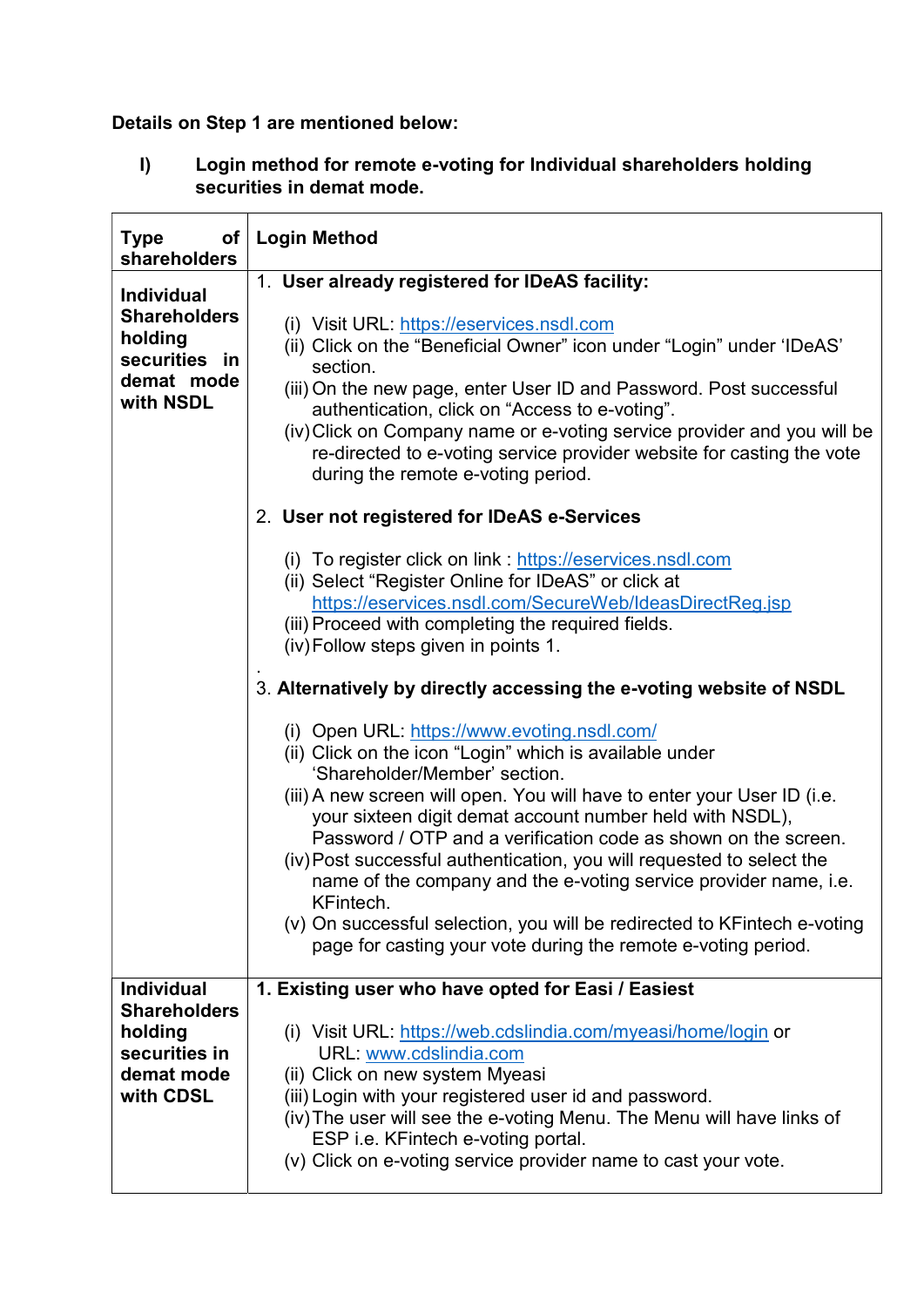|                                                                                                                                                          | 2. User not registered for Easi/Easiest                                                                                                                                                                                                                                                                                                                                                                                                                                                                                                                                                                                                                                |  |
|----------------------------------------------------------------------------------------------------------------------------------------------------------|------------------------------------------------------------------------------------------------------------------------------------------------------------------------------------------------------------------------------------------------------------------------------------------------------------------------------------------------------------------------------------------------------------------------------------------------------------------------------------------------------------------------------------------------------------------------------------------------------------------------------------------------------------------------|--|
|                                                                                                                                                          | (i) Option to register is available at<br>(ii) https://web.cdslindia.com/myeasi/Registration/EasiRegistration<br>(iii) Proceed with completing the required fields.<br>(iv) Follow the steps given in point 1<br>3. Alternatively, by directly accessing the e-voting website of CDSL<br>(i) Visit URL: www.cdslindia.com<br>(ii) Provide your demat Account number and PAN Number.<br>(iii) System will authenticate user by sending OTP on registered Mobile<br>& Email as recorded in the demat account.<br>(iv) After successful authentication, user will be provided links for the<br>respective e-voting service provider where the e-voting is in<br>progress. |  |
| <b>Individual</b><br><b>Shareholder</b><br>login<br>through their<br>demat<br>accounts /<br><b>Website of</b><br><b>Depository</b><br><b>Participant</b> | You can also login using the login credentials of your demat account<br>(i)<br>through your DP registered with NSDL /CDSL for e-voting facility.<br>(ii) Once logged-in, you will be able to see e-voting option. Once you<br>click on e-voting option, you will be redirected to NSDL / CDSL<br>Depository site after successful authentication, wherein you can<br>see e-voting feature.<br>(iii) Click on options available against Company name or e-voting<br>service provider – Kfintech and you will be redirected to e-voting<br>website of KFintech for casting your vote during the remote e-voting<br>period without any further authentication.            |  |

Important note: Members who are unable to retrieve User ID / Password are advised to use Forgot User ID and Forgot Password option available at respective websites.

Helpdesk for Individual Shareholders holding securities in demat mode for any technical issues related to login through Depository i.e. NSDL and CDSL.

| Login type                     | <b>Helpdesk details</b>                                                                                                                       |
|--------------------------------|-----------------------------------------------------------------------------------------------------------------------------------------------|
| <b>Securities</b><br>with NSDL | held Please contact NSDL helpdesk by sending a request at<br>evoting@nsdl.co.inor call at toll free no.: 1800 1020 990 and<br>1800 22 44 30   |
| <b>Securities</b><br>with CDSL | held Please contact CDSL helpdesk by sending a request at<br>helpdesk.evoting@cdslindia.com or contact at 022- 23058738<br>or 022-23058542-43 |

Details on Step 2 are mentioned below:

I) Login method for e-voting for shareholders other than Individual's shareholders holding securities in demat mode and shareholders holding securities in physical mode.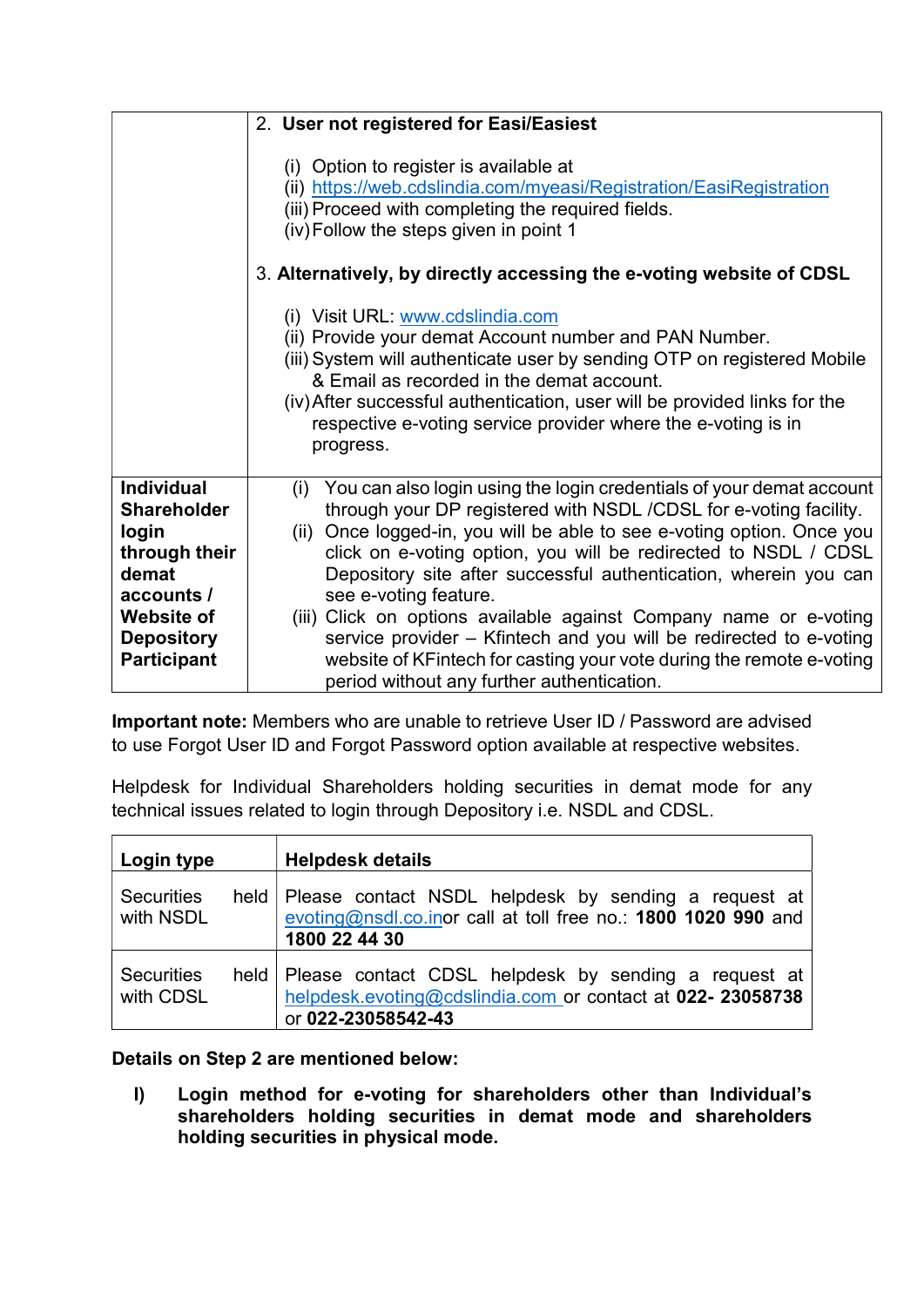- (A) Members whose email IDs are registered with the Company/ Depository Participant(s), will receive an email from KFintech which will include details of E-voting Event Number (EVEN), USER ID and password. They will have to follow the following process:
	- I. Launch internet browser by typing the URL: https://evoting.kfintech.com
	- II. Enter the login credentials (i.e. User ID and password). In case of physical folio, User ID will be EVEN (E-voting Event Number) xxxx, followed by folio number. In case of Demat account, User ID will be your DP ID and Client ID. However, if you are already registered with KFintech for e-voting, you can use your existing User ID and password for casting the vote.
	- III. After entering these details appropriately, click on "LOGIN".
	- IV. You will now reach password change menu wherein you are required to mandatorily change your password. The new password shall comprise of minimum 8 characters with at least one upper case (A- Z), one lower case (a-z), one numeric value (0-9) and a special character  $(@.#,$ \$, etc.,). The system will prompt you to change your password and update your contact details like mobile number, email ID etc. on first login. You may also enter a secret question and answer of your choice to retrieve your password in case you forget it. It is strongly recommended that you do not share your password with any other person and that you take utmost care to keep your password confidential.
	- V. You need to login again with the new credentials.
	- VI. On successful login, the system will prompt you to select the "EVEN" i.e., 'Indraprastha Gas Limited – Postal Ballot" and click on "Submit".
	- VII. On the voting page, enter the number of shares (which represents the number of votes) as on the Cut-off Date under "FOR/AGAINST" or alternatively, you may partially enter any number in "FOR" and partially "AGAINST" but the total number in "FOR/AGAINST" taken together shall not exceed your total shareholding as mentioned herein above. You may also choose the option ABSTAIN. If the Member does not indicate either "FOR" or "AGAINST" it will be treated as "ABSTAIN" and the shares held will not be counted under either head.
	- VIII. Members holding multiple folios/demat accounts shall choose the voting process separately for each folio/demat accounts.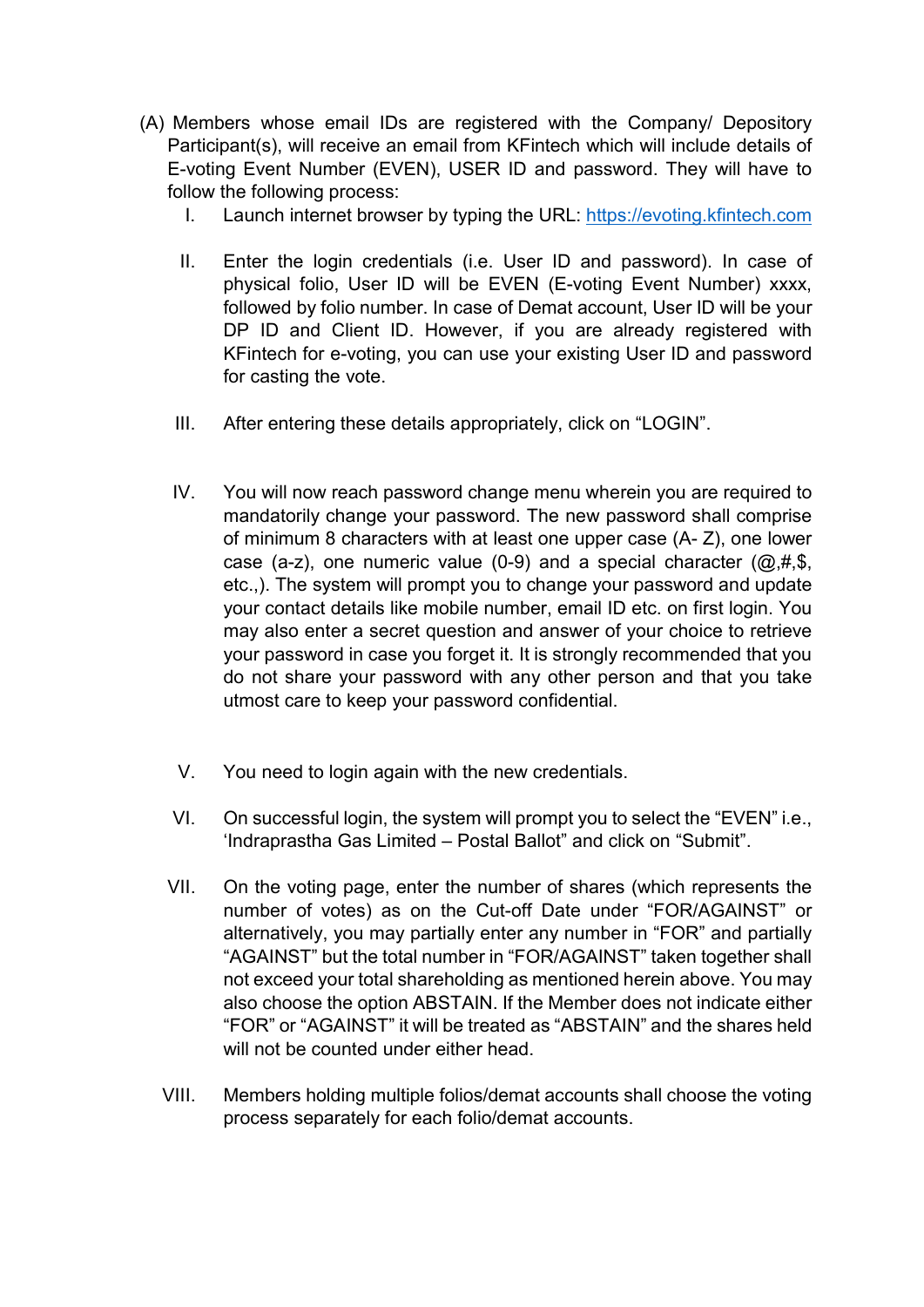- IX. Voting has to be done for each item of the notice separately. In case you do not desire to cast your vote on any specific item, it will be treated as abstained.
- X. You may then cast your vote by selecting an appropriate option and click on "Submit".
- XI. A confirmation box will be displayed. Click "OK" to confirm else "CANCEL" to modify. Once you have voted on the resolution (s), you will not be allowed to modify your vote. During the voting period, Members can login any number of times till they have voted on the Resolution(s).
- XII. Corporate/Institutional Members (i.e. other than Individuals, HUF, NRI etc.) are also required to send scanned certified true copy (PDF Format) of the Board Resolution/Authority Letter etc., authorizing its representative to cast its vote through remote e-voting together with attested specimen signature(s) of the duly authorised representative(s), to the Scrutinizer at email id  $fcs.ppa@gmail.com$  with a copy marked to evoting@kfintech.com. The scanned image of the above-mentioned documents should be in the naming format "Corporate Name\_Even No."
- (B) Members whose email IDs are not registered with the Company/Depository Participants(s), and consequently the Notice of Postal Ballot and e-voting instructions cannot be serviced, will have to follow the following process:
	- I. Members who have not registered their email address and in consequence the Notice of Postal Ballot and e-voting instructions cannot be serviced, may temporarily get their email address and mobile number provided with KFintech, by accessing the link: https://ris.kfintech.com/clientservices/mobilereg/mobileemailreg.aspx.

Members are requested to follow the process as guided to capture the email address and mobile number for sending the soft copy of the notice and e-voting instructions along with the User ID and Password. In case of any queries, member may write to einward.ris@kfintech.com.

II. Alternatively, member may send an e-mail request at the email id einward.ris@kfintech.com along with scanned copy of the signed copy of the request letter providing the email address, mobile number, selfattested PAN copy and copy of share certificate in case of physical folio for sending the Notice of Postal ballot and the e-voting instructions.

In order to enable the Company to comply with MCA circulars and to participate in the green initiative in Corporate Governance, members are requested to register their email addresses in respect of shares held in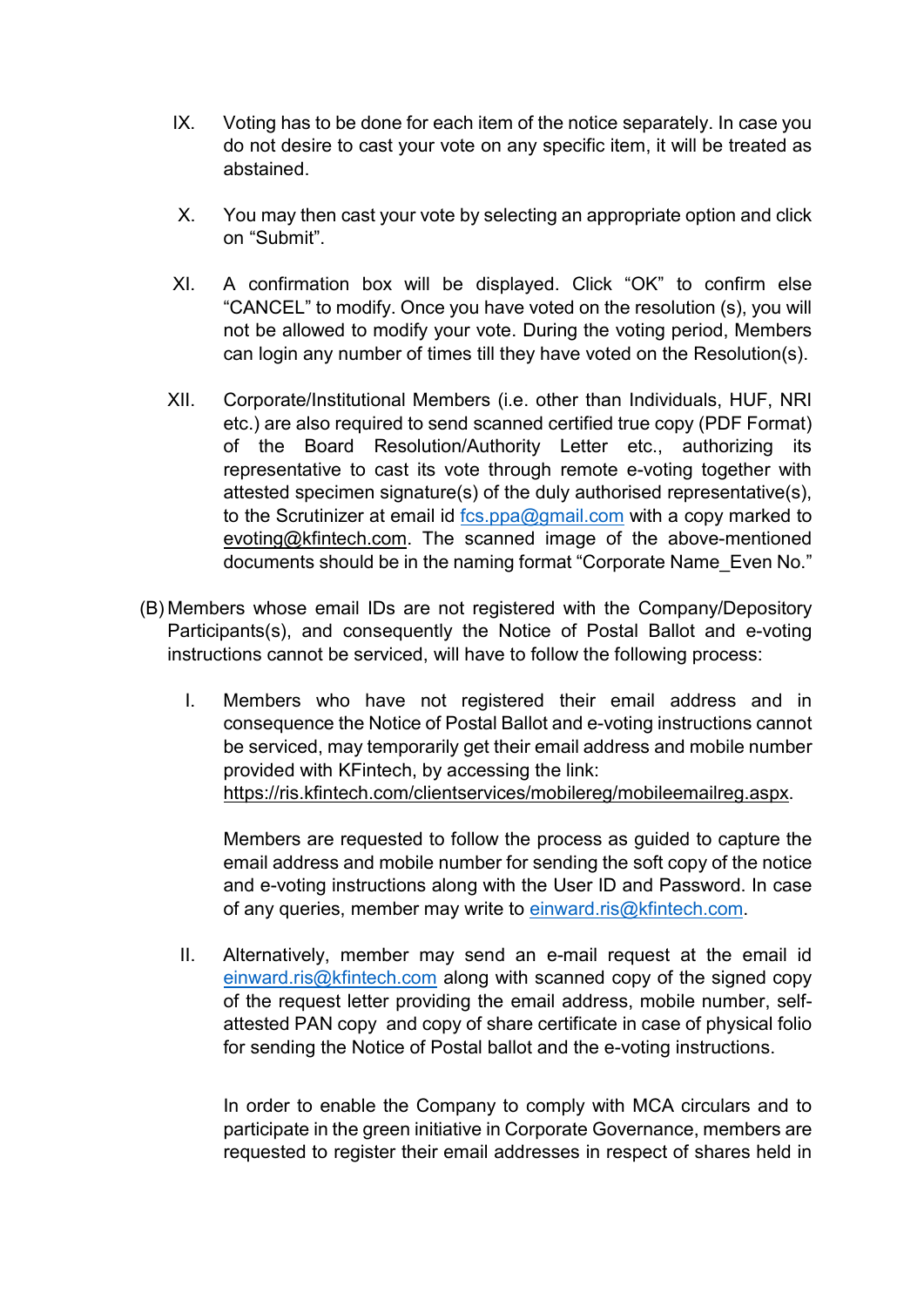electronic form with their Depository Participant(s) permanently for sending the Notice of Postal Ballot and the e-voting instructions.

III. After receiving the e-voting instructions, please follow all steps above to cast your vote by electronic means.

### OTHER INSTRUCTIONS

- a) In case of any query and/or grievance, in respect of voting by electronic means, Members may refer to the Help & Frequently Asked Questions (FAQs) and Evoting user manual available at the download section of https://evoting.kfintech.com/public/Downloads.aspx (KFintech Website) or contact Shri Ravuri Vijay, at evoting@kfintech.com or call KFintech's toll free No. 1-800-309-4001 for any further clarifications.
- b) The Members, whose names appear in the Register of Members / list of Beneficial Owners as on May 13, 2022, being the cut-off date, are entitled to vote on the Resolutions set forth in this Notice. A person who is not a Member as on the cut-off date should treat this Notice for information purposes only. Once the vote on a resolution(s) is cast by the Member, the Member shall not be allowed to change it subsequently.
- c) You can also update your mobile number and e-mail id in the user profile details of the folio which may be used for sending future communication(s).
- d) The voting rights of the members shall be in proportion to the paid-up value of their shares in the equity capital of the Company as on the cut-off date (i.e. the record date), being May 13, 2022. A person who is not a member as on the cutoff date should treat this notice for information purpose only.

### EXPLANATORY STATEMENT PURSUANT TO SECTION 102 OF THE COMPANIES ACT, 2013 READ WITH THE SECRETARIAL STANDARD (SS-2) ON GENERAL MEETINGS

### ITEM NOS. 1 &2

The Board of Directors appointed Shri Sanjay Kumar, as an Additional Director w.e.f. March 25, 2022. As per the provisions of Section 161 of the Companies Act, 2013, he shall hold office upto the date of Annual General Meeting. Regulation 17 (1C) of SEBI LODR Regulations provides that the listed entity shall ensure that approval of shareholders for appointment of a person on the Board of Directors is taken at the next general meeting or within a time period of three months from the date of appointment, whichever is earlier. Accordingly, Shareholders approval is being sought for director inducted since 1st January 2022. Additionally, Shareholders approval is also sought for prior appointments of Director since the last Annual General Meeting (AGM) (i.e. from October to December 2021) as a good corporate practice.

The Company has received a notice under Section 160 of the Companies Act, 2013 from a member proposing his candidature for the Directorship of the Company.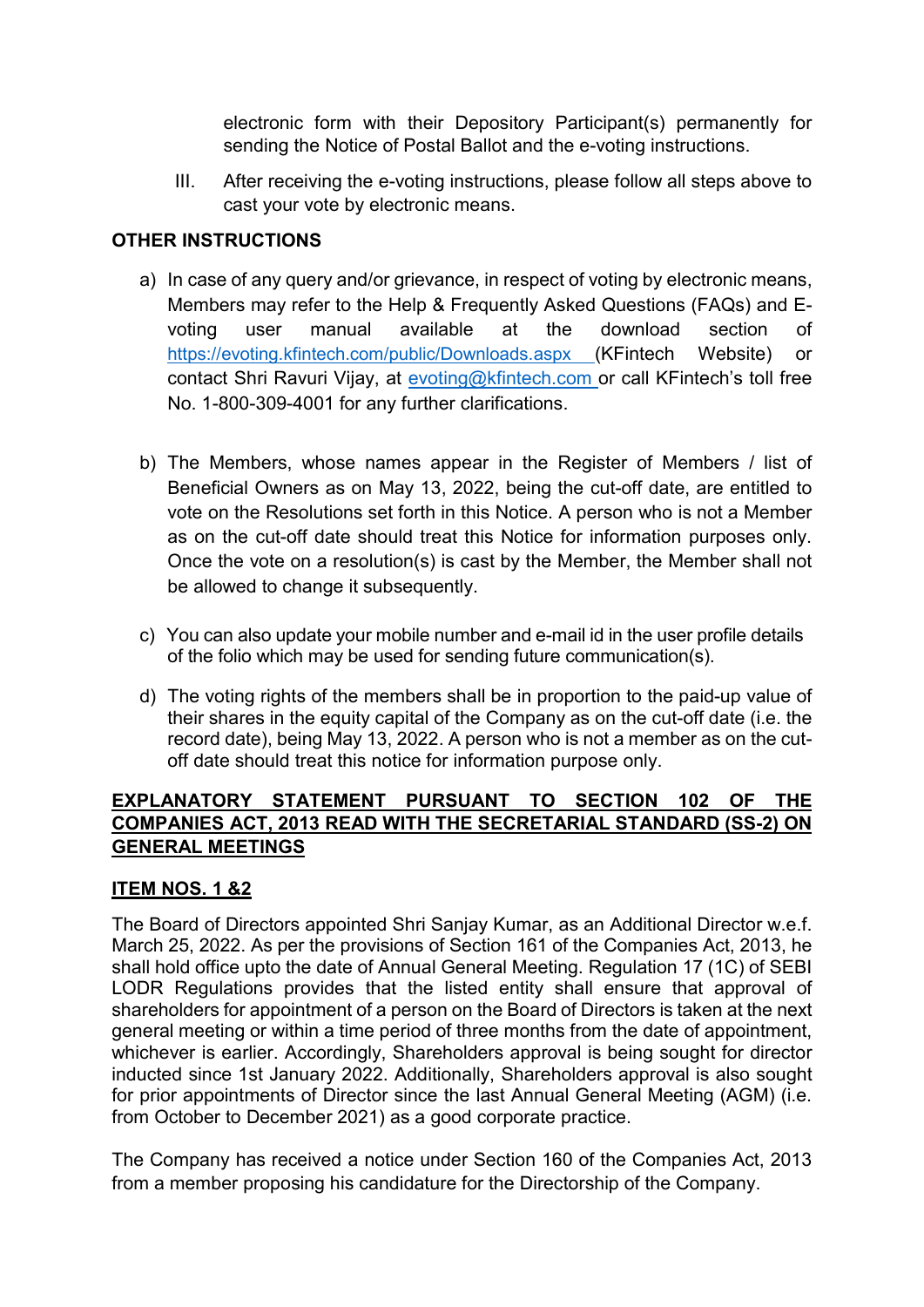In terms of Article 121 (A) (iii) of the Articles of Association of the Company, Shri Sanjay Kumar was nominated by GAIL (India) Ltd., as Managing Director w.e.f. March 25, 2022 to March 24, 2025 on the terms and conditions including remuneration forwarded by GAIL (India) Limited vide its office order no. GAIL\CO\TRF\03\22 dated March 17, 2022 and letter no. 22/02/53/2217/2022 dated March 28, 2022. Accordingly, Board of Directors also appointed Shri Sanjay Kumar as Managing Director.

Major terms & conditions of his appointment as Managing Director are as under:

I. Shri Sanjay Kumar shall have the power of general conduct and management of the business and affairs of the Company.

II. Salary:

Shri Sanjay Kumar shall draw his salary and benefits as per his service conditions from GAIL and in respect of which all expenses including contributions towards Provident Fund, Pension and Gratuity shall be reimbursed to GAIL by the Company as stated more particularly herein under:

Pay Scale: Rs. 1,50,000 - 3,00,000/-

| <b>Particulars</b>                    | <b>Rs./ Month</b> |
|---------------------------------------|-------------------|
| <b>Basic Pay</b>                      | 2,40,260          |
| Variable DA (29.4% w.e.f. 01.01.2022) | 70,636            |
| HRA $@$ 27% of Basic Pay per Month    | 64,870            |
| Perquisites and allowance             | 84,091            |
| Secondment Allowance                  | 4.500             |

Variable DA: VDA is subject to change every quarter.

Accommodation: Shri Sanjay Kumar is drawing HRA.

Other perquisites and benefits: Shri Sanjay Kumar is entitled for Performance Related Pay and other perquisites / entitlements / benefits, as applicable to him from time to time in GAIL.

His brief resume, the nature of his expertise in specific functional areas, names of companies in which he hold directorship, committee memberships/ chairmanships, his shareholding etc., are separately annexed hereto.

The Board of Directors recommends the resolution set out in item no. 1 & 2 for your approval.

Other than Shri Sanjay Kumar and his relatives, none of the Directors, Key Managerial Personnel of the Company or their relatives are considered to be interested in the resolution. The Board of Directors of the Company recommends the Resolution(s) as set out in the accompanied Notice for approval of the shareholders.

### ITEM NOS. 3 & 4

The Board of Directors appointed Shri Pawan Kumar (DIN: 09419599), as an Additional Director w.e.f. December 1, 2021. As per the provisions of Section 161 of the Companies Act, 2013, he shall hold office upto the date of Annual General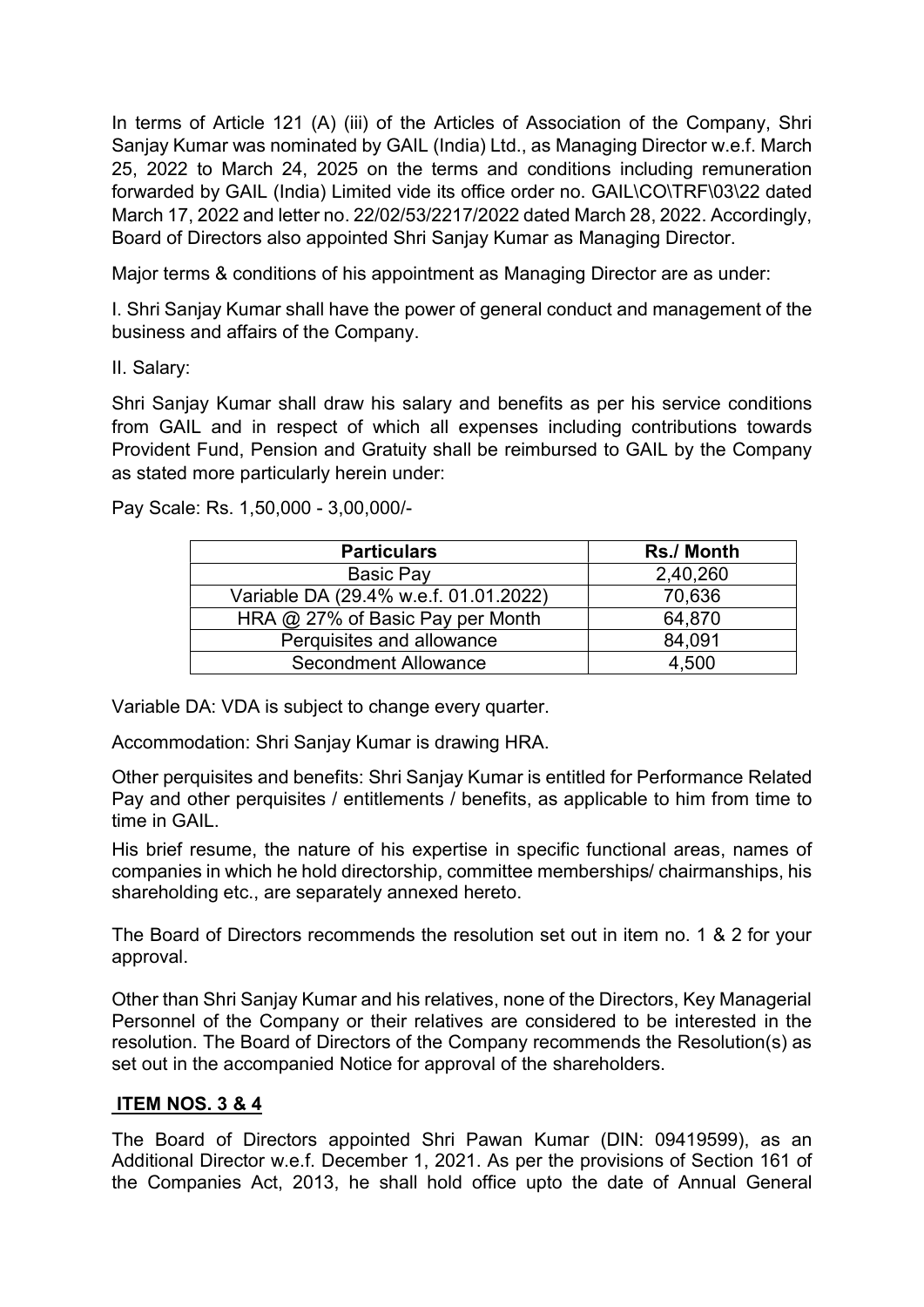Meeting. Regulation 17 (1C) of SEBI LODR Regulations provides that the listed entity shall ensure that approval of shareholders for appointment of a person on the Board of Directors is taken at the next general meeting or within a time period of three months from the date of appointment, whichever is earlier. Additionally, Shareholders approval is also sought for prior appointments of Director since the last Annual General Meeting (AGM) (i.e. from October to December 2021) as a good corporate practice.

The Company has received a notice under Section 160 of the Companies Act, 2013 from a member proposing his candidature for the Directorship of the Company.

In terms of Article 121 (A) (iii) of the Articles of Association of the Company, Shri Pawan Kumar was nominated by Bharat Petroleum Corporation Limited (BPCL) as Director (Commercial) w.e.f. December 1, 2021 to November 30, 2024 on the terms and conditions of appointment including remuneration forwarded by BPCL vide its letter dated December 8, 2021. Accordingly, Board of Directors also appointed Shri Pawan Kumar as Director (Commercial).

Major terms & conditions of his appointment as Director (Commercial) are as under:

- I. Shri Pawan Kumar shall have the power of general conduct and management of the business and affairs of the Company.
- II. Salary:

Shri Pawan Kumar shall draw his salary and benefits as per his service conditions from BPCL and in respect of which all expenses including contribution towards Provident Fund, Pension and Gratuity shall be reimbursed to BPCL by the Company as stated more particularly herein under :

| <b>Particulars</b>                        | Rs. / Month |
|-------------------------------------------|-------------|
| <b>Basic Pay</b>                          | 2,17,410    |
| DA @ 27.2% of Basic Pay and Stagnation    | 59,136      |
| Increment                                 |             |
| <b>HRA</b>                                | 58,701      |
| Deputation Allowance (5% of Basic Pay     | 4,500       |
| subject to ceiling of Rs. 4,500 p.m.)     |             |
| Perks & Allowances (35% of Basic Pay and  | 76,094      |
| <b>Stagnation Increment)</b>              |             |
| Retirement Benefits (30% of Basic Pay, DA | 82,964      |
| and Stagnation Increment)                 |             |

Variable DA: VDA is subject to change every quarter.

Accommodation: He is entitled to Company maintained accommodation or HRA applicable to the location.

Other perquisites and benefits: Shri Pawan Kumar is entitled for Performance Related Pay and other perquisites / entitlements / benefits, as applicable to him from time to time in **BPCL**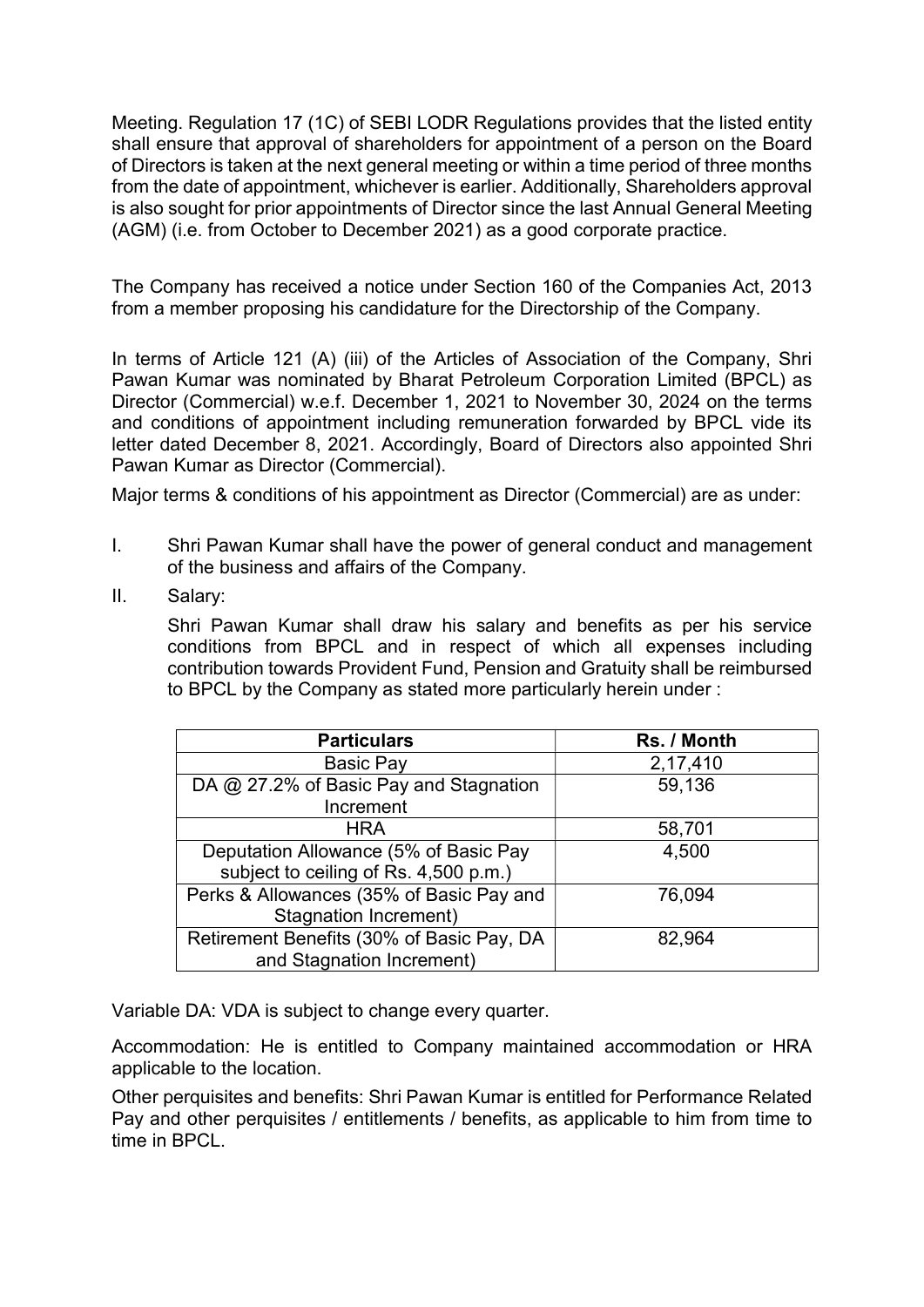His brief resume, the nature of his expertise in specific functional areas, name of companies in which he holds Directorship, Committee memberships/ chairmanships, his shareholding etc., are separately annexed hereto.

The Board of Directors recommends the resolutions set out in item nos. 3 & 4 for your approval.

Other than Shri Pawan Kumar and his relatives, none of the Directors, Key Managerial Personnel of the Company or their relatives are considered to be interested in the resolutions. The Board of Directors of the Company recommends the Resolution(s) as set out in the accompanied Notice for approval of the shareholders.

### ITEM NO. 5

GAIL (India) Limited (GAIL) is one of the promoters of the Company and is a Related Party as per the provisions of the Companies Act, 2013 and Securities and Exchange Board of India (Listing Obligations and Disclosure Requirements) Regulations, 2015 (Listing Regulations). GAIL holds 22.50% equity stake in IGL. Ministry of Petroleum and Natural Gas (MoP&NG) has authorized GAIL as a sole supplier of Domestic Gas (APM & Non-APM) for meeting the requirement of gas for transportation and PNG Domestic customers at price determined by Government of India from time to time.

The Company is proposing to enter into certain business transactions with GAIL for the Financial Year 2022-23. The Company has also entered into agreements for supply of gas under short term/ Spot/ Medium/ Long term contracts, other goods & services etc. with GAIL.

All transactions to be entered into by the Company with GAIL are related to the day to day essential business operations of the Company. These transactions are in the ordinary course of business and are on arm's length basis and reviewed and recommended by the Audit Committee/Board for placing it for approval of the shareholders in compliance with the provisions of the Act/Listing Regulations.

It may be noted that as per the amended definition provided in the explanation to Regulation 23 (1) of Listing Regulations, which is effective 1st April, 2022, a transaction with a related party shall be considered material if the transaction(s) to be entered into individually or taken together with previous transactions during a financial year, exceeds Rs.1,000 Crores or ten per cent of the annual consolidated turnover of the listed entity as per the last audited financial statements of the listed entity, whichever is lower. Further, all Material Related Party Transactions require prior approval of the Members through a Resolution and no related party shall vote to approve such Resolution whether an entity is a related party to the particular transaction or not.

The nature of transactions are in the form of Purchase of Gas, Transportation Charges, Operational Charges etc. from GAIL. The transactions with GAIL for the Financial Year 2022-23 on account of purchase of gas, other goods & services etc. are estimated to be Rs. 9,505 Crores and this amount exceeds the threshold limit Rs.1,000 Crore, one of the criteria prescribed above in the amended definition of Material Related Party Transactions and therefore it is a Material Related Party **Transaction**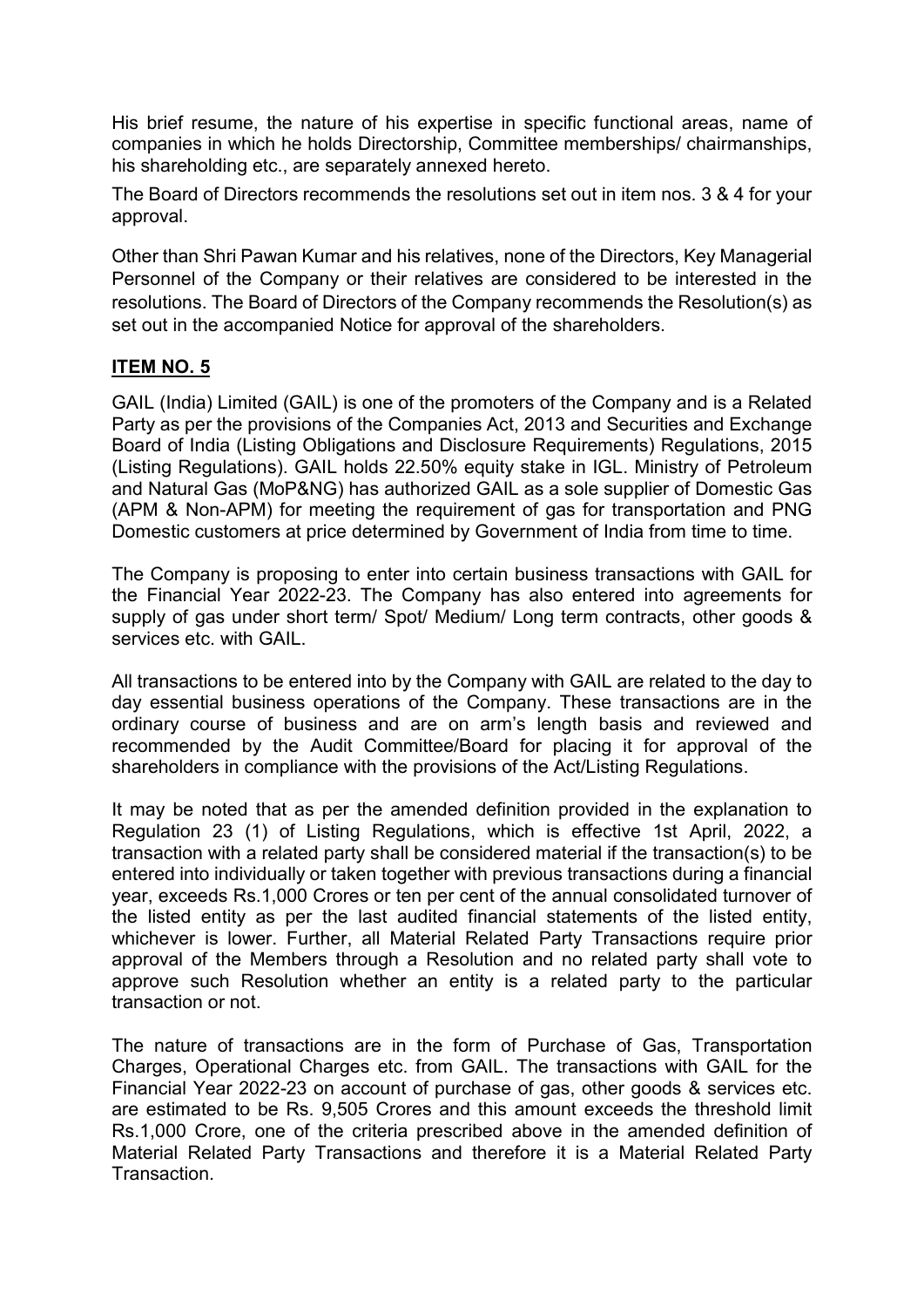Approval of the Members of the Company is therefore required in terms of Regulation 23 of the Listing Regulations by way of passing of an Ordinary Resolution to the aforesaid Material Related Party Transactions to be entered for the Financial Year 2022-23.

Details to be placed before Members in line with the SEBI Circular are given below:

| Sr.  | <b>Particulars</b>                                                   | <b>Remarks</b>                   |
|------|----------------------------------------------------------------------|----------------------------------|
| No.  |                                                                      |                                  |
| I.   | Type, material terms and particulars of                              | detailed<br>above.<br>All<br>As  |
|      | the proposed transaction                                             | transactions to be entered into  |
|      |                                                                      | are at arm's length.             |
| II.  | Name of the related party<br>and<br>its                              | GAIL (India) Limited, one of the |
|      | relationship with the listed entity or its                           | Promoters of IGL, holding        |
|      | subsidiary, including nature of its concern                          | 22.50% of Share Capital.         |
|      | or interest (financial or otherwise);                                |                                  |
| III. | Tenure of the proposed transaction                                   | Recurring Nature and approval    |
|      | (particular tenure shall be specified);                              | is for Financial Year 2022-23    |
| IV.  | Value of the proposed transaction;                                   | <b>Rs. 9,505 Crores</b>          |
| V.   | If the transaction relates to any loans,                             | Not Applicable                   |
|      | inter-corporate deposits, advances or                                |                                  |
|      | investments made or given by the listed                              |                                  |
|      | entity or its subsidiary:<br>details of the source of funds in<br>L. |                                  |
|      | connection                                                           |                                  |
|      | with<br>the<br>proposed<br>transaction.                              |                                  |
|      | where any financial indebtedness is<br>Ш.                            |                                  |
|      | incurred to make or give loans,                                      |                                  |
|      | intercorporate                                                       |                                  |
|      | deposits, advances or                                                |                                  |
|      | investments,                                                         |                                  |
|      | Nature of Indebtness                                                 |                                  |
|      | Cost of funds<br>٠                                                   |                                  |
|      | Tenure<br>٠                                                          |                                  |
|      | III.<br>Applicable<br>terms,<br>including                            |                                  |
|      | covenants, tenure, interest rate and                                 |                                  |
|      | schedule,<br>whether<br>repayment                                    |                                  |
|      | secured or unsecured; if secured,                                    |                                  |
|      | the nature of security; and                                          |                                  |
|      | the purpose for which the funds will<br>IV.                          |                                  |
|      | be utilized by the ultimate beneficiary                              |                                  |
|      | of such funds pursuant                                               |                                  |
|      | to the RPT;                                                          |                                  |
| VI.  | Justification as to why the RPT is in the                            | Arrangement is commercially      |
|      | interest of the listed entity;                                       | beneficial.                      |
|      |                                                                      |                                  |
|      |                                                                      | Further,<br>the<br>Company's     |
|      |                                                                      | purchase of gas from GAIL are    |
|      |                                                                      | related to the<br>day to day     |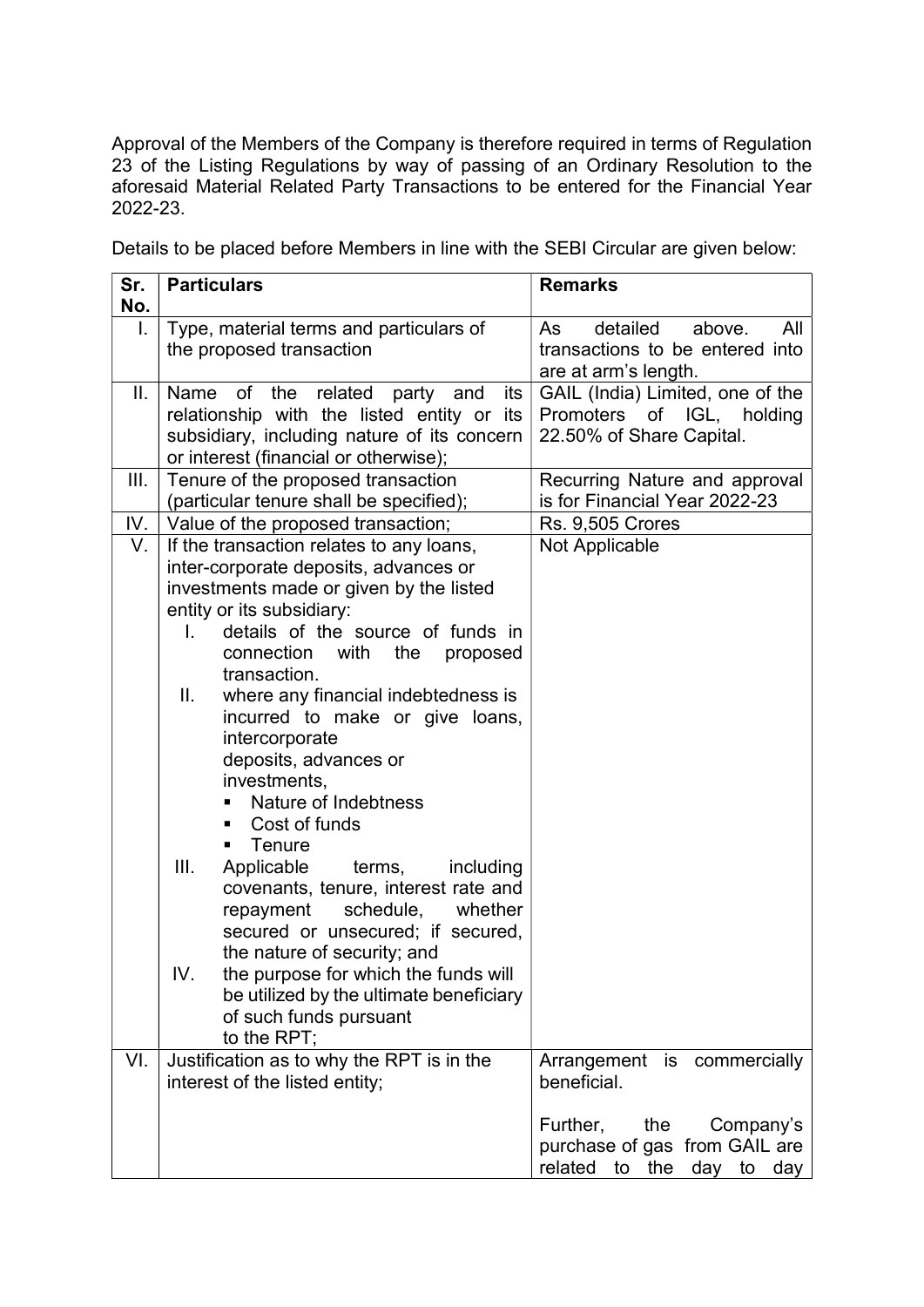|                                                                                                                                                                                                                                                                   | business operations of the<br>Company and essential for its<br>activities. |
|-------------------------------------------------------------------------------------------------------------------------------------------------------------------------------------------------------------------------------------------------------------------|----------------------------------------------------------------------------|
| VII.   A statement that the valuation or other   Not Applicable<br>external report, if any, relied upon by the<br>listed entity in relation to the proposed<br>transaction will be made available through<br>the registered email address of the<br>shareholders. |                                                                            |

Relevant documents, if any, in respect of the said item will be available for inspection in electronic form on request by the Members of the Company, upto the last date of the remote e-voting.

The Board of Directors, accordingly, recommends the passing of the proposed Ordinary Resolution as contained in Item No. 5 of the Notice.

None of the Directors, Key Managerial Personnel and/ or their relatives except Shri R.K. Jain, Director, (GAIL nominated Director on IGL Board) and/or their relative, is/ are interested or concerned, financially or otherwise in the resolution or may be deemed to be concerned or interested in the proposed resolution to the extent of their shareholding in the Company, if any.

Members may please note that in terms of the provisions of the Listing Regulations, all related party(ies) shall abstain from voting in favour of the proposed resolution.

### ITEM NO. 6

Bharat Petroleum Corporation Limited (BPCL) is one of the promoters of the Company and is a Related Party as per the provisions of the Companies Act, 2013 and Securities and Exchange Board of India (Listing Obligations and Disclosure Requirements) Regulations, 2015 (Listing Regulations). BPCL holds 22.50% equity stake in IGL. The Company is proposing to enter into certain business transactions with BPCL for the Financial Year 2022-23. The nature of transactions are in the form of Purchase of gas, Facility Charges, Electricity Reimbursements etc. from BPCL. The Company is also selling CNG at retail outlets of BPCL.

All transactions to be entered into by the Company with BPCL are related to the day to day essential business operations of the Company. These transactions are in the ordinary course of business and are on arm's length basis and reviewed and recommended by the Audit Committee/Board for placing it for approval of the shareholders in compliance with the provisions of the Act/Listing Regulations.

It may be noted that as per the amended definition provided in the explanation to Regulation 23 (1) of Listing Regulations, which is effective 1st April, 2022, a transaction with a related party shall be considered material if the transaction(s) to be entered into individually or taken together with previous transactions during a financial year, exceeds Rs.1,000 Crore or ten per cent of the annual consolidated turnover of the listed entity as per the last audited financial statements of the listed entity, whichever is lower. Further, all Material Related Party Transactions require prior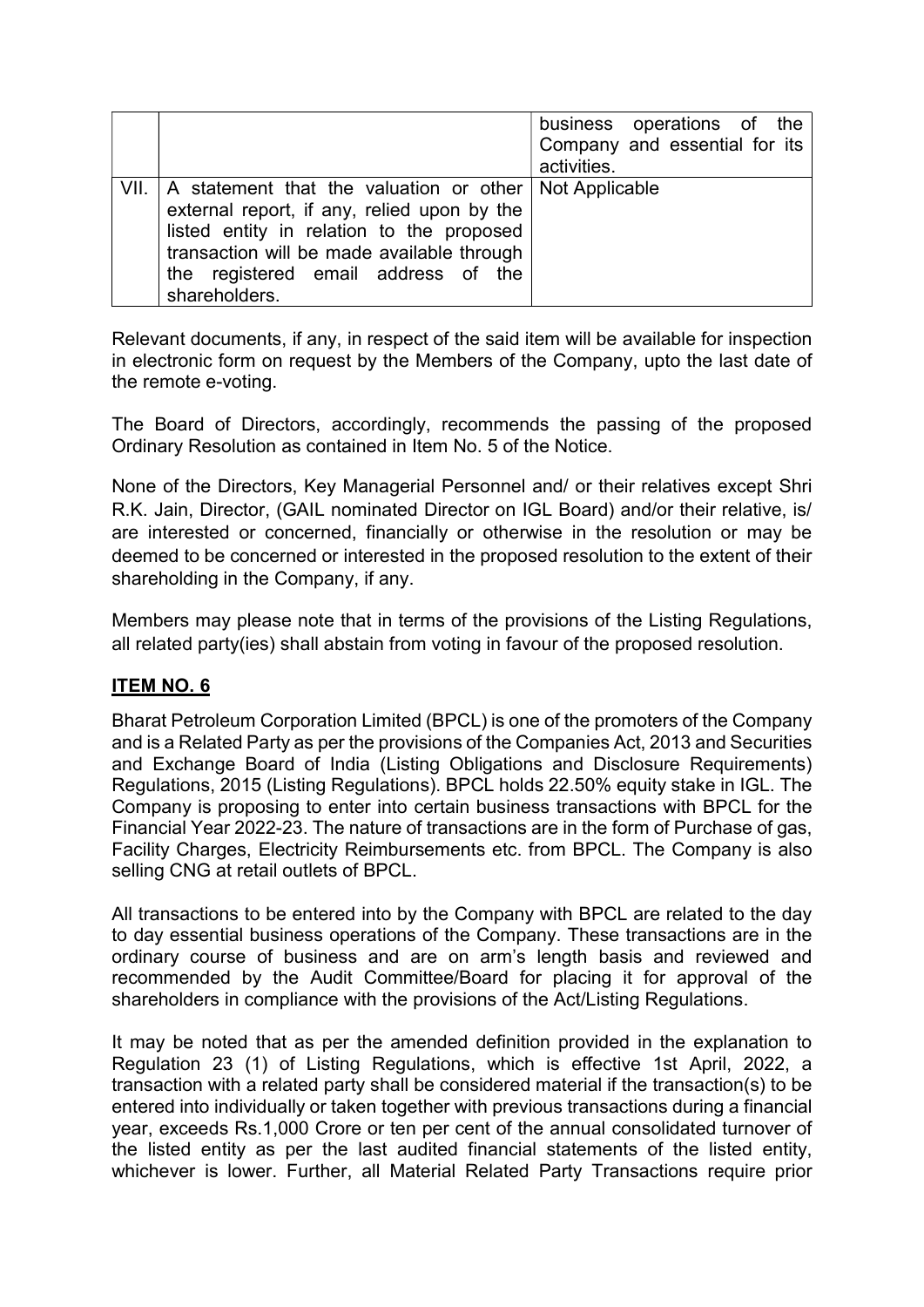approval of the Members through a Resolution and no related party shall vote to approve such Resolution whether an entity is a related party to the particular transaction or not.

The total value of the transaction with BPCL for purchase / sale/ rendering of services etc. is estimated to be Rs. 1,500 Crores for the Financial Year 2022-23 and this amount exceeds the threshold limit Rs.1,000 Crore, one of the criteria prescribed above in the amended definition of Material Related Party Transactions and therefore it is a Material Related Party Transaction.

Approval of the Members of the Company is therefore required in terms of Regulation 23 of the Listing Regulations by way of passing of an Ordinary Resolution to the aforesaid Material Related Party Transactions to be entered for the Financial Year 2022-23.

| Sr.  | <b>Particulars</b>                          | <b>Remarks</b>                  |
|------|---------------------------------------------|---------------------------------|
| No.  |                                             |                                 |
| I.   | Type, material terms and particulars of     | detailed<br>above.<br>All<br>As |
|      | the proposed transaction                    | transactions to be entered into |
|      |                                             | are at arm's length.            |
| II.  | Name of the related party and<br>its        | BPCL, one of the Promoters of   |
|      | relationship with the listed entity or its  | IGL, holding 22.50% of Share    |
|      | subsidiary, including nature of its concern | Capital.                        |
|      | or interest (financial or otherwise);       |                                 |
| III. | Tenure of the proposed transaction          | Recurring Nature and approval   |
|      | (particular tenure shall be specified);     | is for Financial Year 2022-23   |
|      | IV.   Value of the proposed transaction;    | <b>Rs. 1,500 Crore</b>          |
| V.   | If the transaction relates to any loans,    | Not Applicable                  |
|      | inter-corporate deposits, advances or       |                                 |
|      | investments made or given by the listed     |                                 |
|      | entity or its subsidiary:                   |                                 |
|      | L.<br>details of the source of funds in     |                                 |
|      | with<br>connection<br>the<br>proposed       |                                 |
|      | transaction.                                |                                 |
|      | where any financial indebtedness is<br>Ш.   |                                 |
|      | incurred to make or give loans,             |                                 |
|      | intercorporate                              |                                 |
|      | deposits, advances or<br>investments,       |                                 |
|      | Nature of Indebtness<br>٠                   |                                 |
|      | Cost of funds<br>п                          |                                 |
|      | Tenure<br>٠                                 |                                 |
|      | III.<br>Applicable<br>terms,<br>including   |                                 |
|      | covenants, tenure, interest rate and        |                                 |
|      | schedule,<br>repayment<br>whether           |                                 |
|      | secured or unsecured; if secured,           |                                 |
|      | the nature of security; and                 |                                 |
|      | IV.<br>the purpose for which the funds will |                                 |

Details to be placed before Members in line with the SEBI Circular are given below: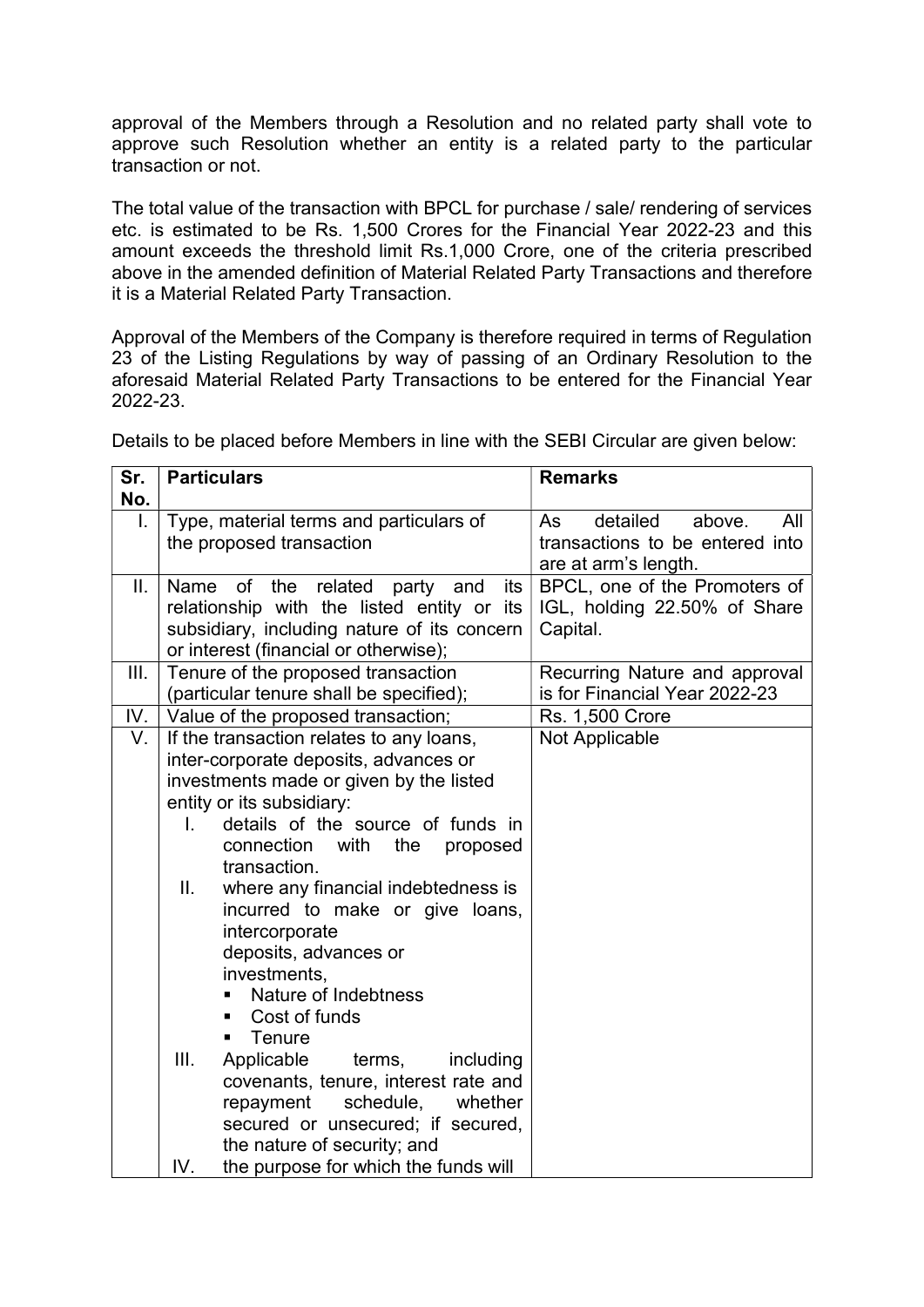|      | be utilized by the ultimate beneficiary     |                             |
|------|---------------------------------------------|-----------------------------|
|      | of such funds pursuant                      |                             |
|      | to the RPT;                                 |                             |
| VI.  | Justification as to why the RPT is in the   | Arrangement is commercially |
|      | interest of the listed entity;              | beneficial.                 |
| VII. | A statement that the valuation or other     | Not Applicable              |
|      | external report, if any, relied upon by the |                             |
|      | listed entity in relation to the proposed   |                             |
|      | transaction will be made available through  |                             |
|      | the registered email address of the         |                             |
|      | shareholders.                               |                             |

Relevant documents, if any, in respect of the said item will be available for inspection in electronic form on request by the Members of the Company, upto the last date of the remote e-voting.

The Board of Directors, accordingly, recommends the passing of the proposed Ordinary Resolution as contained in Item No. 6 of the Notice.

None of the Directors, Key Managerial Personnel and/ or their relatives except Shri Arun Kumar Singh, Chairman, (BPCL nominated Chairman on IGL Board) and/or their relative, is/ are interested or concerned, financially or otherwise in the resolution or may be deemed to be concerned or interested in the proposed resolution to the extent of their shareholding in the Company, if any.

Members may please note that in terms of the provisions of the Listing Regulations, all related party(ies) shall abstain from voting in favour of the proposed resolution.

By Order of the Board

Place: New Delhi Sd/-Date: May 14, 2022 S.K. Jain

Company Secretary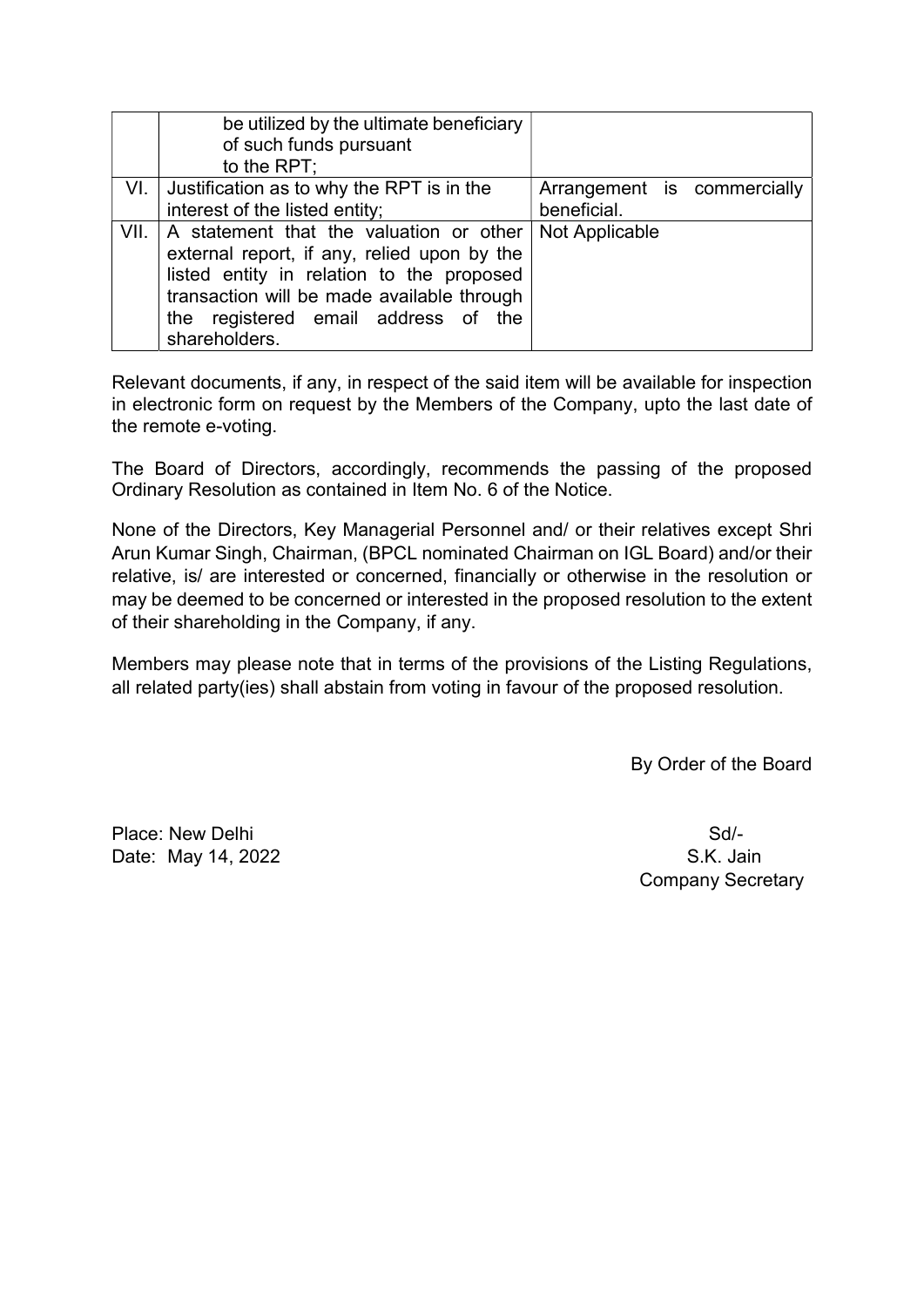# Brief resume of Directors Pursuant to Section 102 of the Companies Act, 2013 read with Rule 22 of the Companies (Management and Administration) Rules, 2014

| of<br><b>Name</b><br>the                                                      | <b>Shri Sanjay Kumar</b>                                                                                                                                                                                                                                                                                                                                 | <b>Shri Pawan Kumar</b>                                                                                                                                                                                                |
|-------------------------------------------------------------------------------|----------------------------------------------------------------------------------------------------------------------------------------------------------------------------------------------------------------------------------------------------------------------------------------------------------------------------------------------------------|------------------------------------------------------------------------------------------------------------------------------------------------------------------------------------------------------------------------|
| <b>Director</b>                                                               |                                                                                                                                                                                                                                                                                                                                                          |                                                                                                                                                                                                                        |
| Date of Birth                                                                 | 15-06-1967                                                                                                                                                                                                                                                                                                                                               | 05-03-1965                                                                                                                                                                                                             |
| Date of                                                                       | 25-03-2022                                                                                                                                                                                                                                                                                                                                               | 01-12-2021                                                                                                                                                                                                             |
| <b>Appointment/Rea</b>                                                        |                                                                                                                                                                                                                                                                                                                                                          |                                                                                                                                                                                                                        |
| ppointment                                                                    |                                                                                                                                                                                                                                                                                                                                                          |                                                                                                                                                                                                                        |
| <b>Qualifications</b>                                                         | Shri Sanjay Kumar is a<br>graduate in Mechanical<br>Engineering<br>from<br>IIT<br>Kharagpur and also holds<br>Master of Business<br>a<br>Administration degree.                                                                                                                                                                                          | Shri Pawan Kumar is a graduate in<br>Industrial Engineering from Indian Institute<br>of Technology (IIT), Roorkee and post<br>graduate in Management from S. P. Jain<br>Institute of Management & Research,<br>Mumbai. |
| <b>Nature of</b>                                                              | He is having over three                                                                                                                                                                                                                                                                                                                                  | Shri Pawan Kumar is a senior leader in                                                                                                                                                                                 |
| <b>Expertise in</b>                                                           | decades of experience in                                                                                                                                                                                                                                                                                                                                 | hydrocarbon<br>having<br>rich<br>space<br>a                                                                                                                                                                            |
| <b>Specific</b><br><b>Functional Area</b>                                     | roles<br>various<br>across                                                                                                                                                                                                                                                                                                                               | experience of over 33 years across                                                                                                                                                                                     |
|                                                                               | domains including Gas<br><b>LNG</b><br>Marketing,<br>Sourcing/Trading/Shippin<br>g, Business Development,<br>Transmission,<br>Gas<br>Projects Management &<br>Gas Pipeline Operation &<br>Maintenance. Prior<br>to<br>joining IGL as Managing<br>Director,<br>he<br>was<br>Executive<br><b>Director</b><br>(Marketing - Gas) at GAIL<br>(India) Limited. | multiple regions in various roles in BPCL.                                                                                                                                                                             |
| <b>Other</b><br>directorship                                                  | <b>MNGL</b>                                                                                                                                                                                                                                                                                                                                              | <b>MNGL</b>                                                                                                                                                                                                            |
| <b>Name of listed</b><br>entities from<br>which the person<br>has resigned in | None                                                                                                                                                                                                                                                                                                                                                     | None                                                                                                                                                                                                                   |
| past three years                                                              |                                                                                                                                                                                                                                                                                                                                                          |                                                                                                                                                                                                                        |
| <b>Chairmanship/Me</b>                                                        | <b>Chairman: IGL</b>                                                                                                                                                                                                                                                                                                                                     | <b>Member: IGL</b>                                                                                                                                                                                                     |
| mbership of                                                                   | <b>Procurement Committee</b>                                                                                                                                                                                                                                                                                                                             | 1. Human Resource Committee                                                                                                                                                                                            |
| <b>Board</b>                                                                  |                                                                                                                                                                                                                                                                                                                                                          | 2. Share Transfer & Stakeholders                                                                                                                                                                                       |
| committees                                                                    | <b>Member: IGL</b>                                                                                                                                                                                                                                                                                                                                       | <b>Relationship Committee</b>                                                                                                                                                                                          |
|                                                                               | 1. Human<br>Resource<br>Committee                                                                                                                                                                                                                                                                                                                        | 3. Corporate Social<br>Responsibility<br>Committee                                                                                                                                                                     |
|                                                                               |                                                                                                                                                                                                                                                                                                                                                          | 4. Business Development Committee                                                                                                                                                                                      |